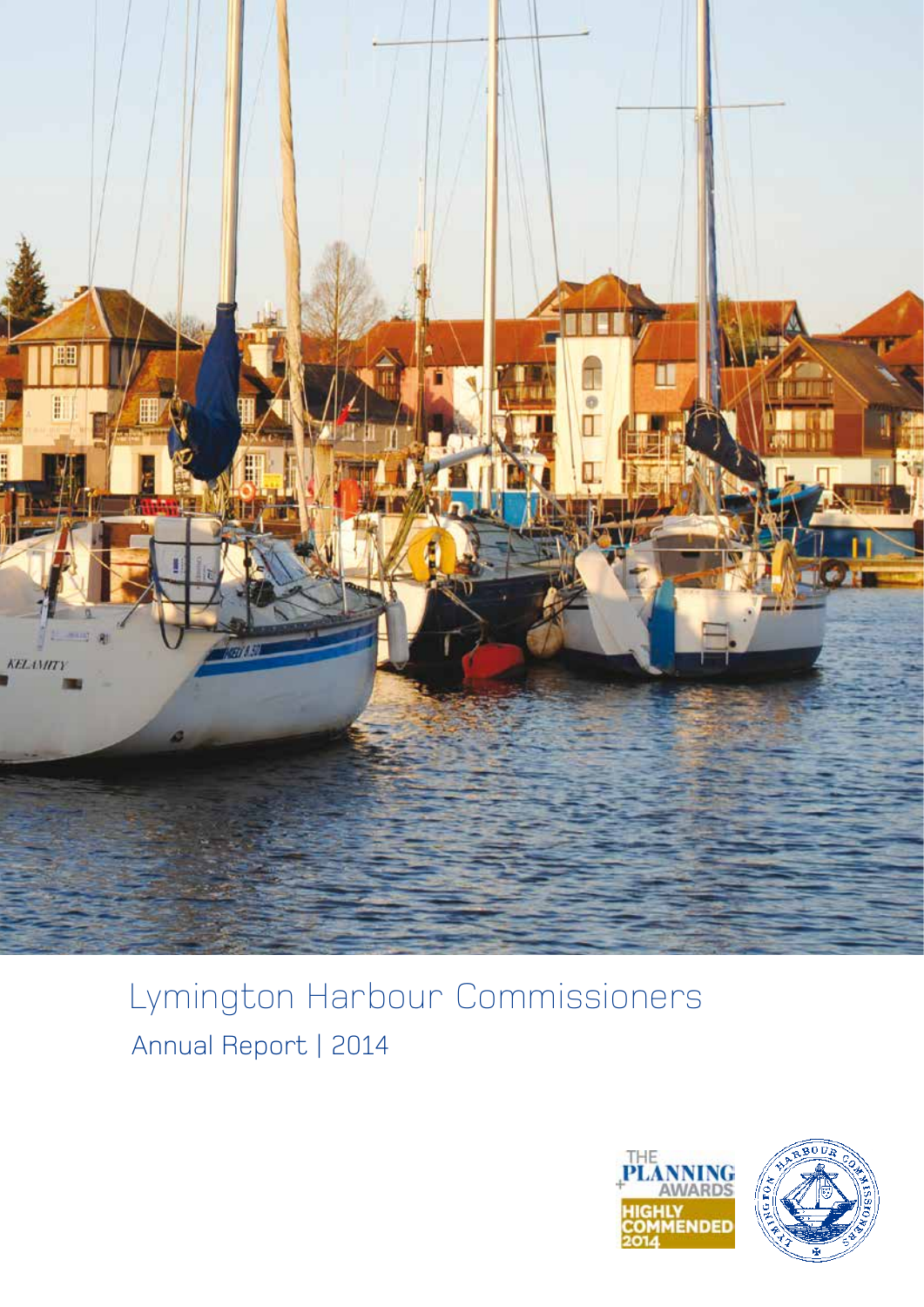

### CHAIRMAN'S INTRODUCTION

2014 has been an important year for the Harbour in which we completed the Phase 2 breakwater, ensuring protection for the Harbour for at least another 10 years based on our current marsh loss estimates. There is more on that later in this report.

This year marks the end of John Bence's 11 years Chairmanship of the Lymington Harbour Advisory Group (HAG). John was instrumental in setting the HAG up and has worked hard for the interests of stakeholders throughout his term.

John played an important role throughout the Ferry issue and in the Harbour Revision Order development and approval process where he worked hard to ensure that leisure sailors' interests were protected. With his links to the RYA, he made sure that the Community understood the background and the issues relating to General Directions and the bye-law changes and, just as important, that the RYA understood local preferences and customs.

I would like to thank all the members of the Harbour Advisory Group for the time they have given over the years: the Commissioners are very grateful to them all.

Since the last Annual Report there have been a couple of changes to the Board of Commissioners. Rupert Wagstaff stood down after completing two three year terms and his experience, judgement and knowledge of the River have been of great value to the Commissioners. Sadly, recently appointed Commissioner Graham Clarke has had to leave us following a change of career. My thanks go to Rupert and Graham. We also welcome Paul Martin who was appointed in June.

During the year, the Commissioners have reviewed the Strategic Plan which, in 2011, set out their plans until 2015. With few exceptions, the objectives set out in that plan have been achieved and the new plan sets a course for the coming years which focuses on increasing income from visitors to minimise the cost to local mooring holders of funding improved facilities and Harbour Protection.

The Harbour Advisory Group has considered the new plan and, subject to a further review by the Commissioners, the draft will be made public for consideration by the Community and will include an opportunity for comment at a stakeholder meeting to be held in the first quarter of 2015.

Last year LHC was awarded the Crown Estate's Coastal Business Award and this year our Harbour Protection related Saltmarsh regeneration work has been recognised by Haymarket Publishing's Planning Magazine where we were Highly Commended in the category 'Award for Planning for the Environment'.

The Commissioners overriding priority is the maintenance and improvement of the long standing low level of marine risk in the River and the good record of recent years has continued thanks to the cooperation of all users and visitors to the Harbour.

My thanks, and those of the Commissioners, go to the Harbour team led by our Harbour Master and Chief Executive Ryan Willegers who deliver such a good service to users of the Lymington River. We wish all our users a safe and enjoyable 2015 sailing season.

I said right at the top of this introduction that this has been an important year for LHC: it has also been a very busy one for the Commissioners. I would like to thank all the Commissioners on your behalf for their hard work and commitment to the work of the Harbour.

Geoff Holmes CHAIRMAN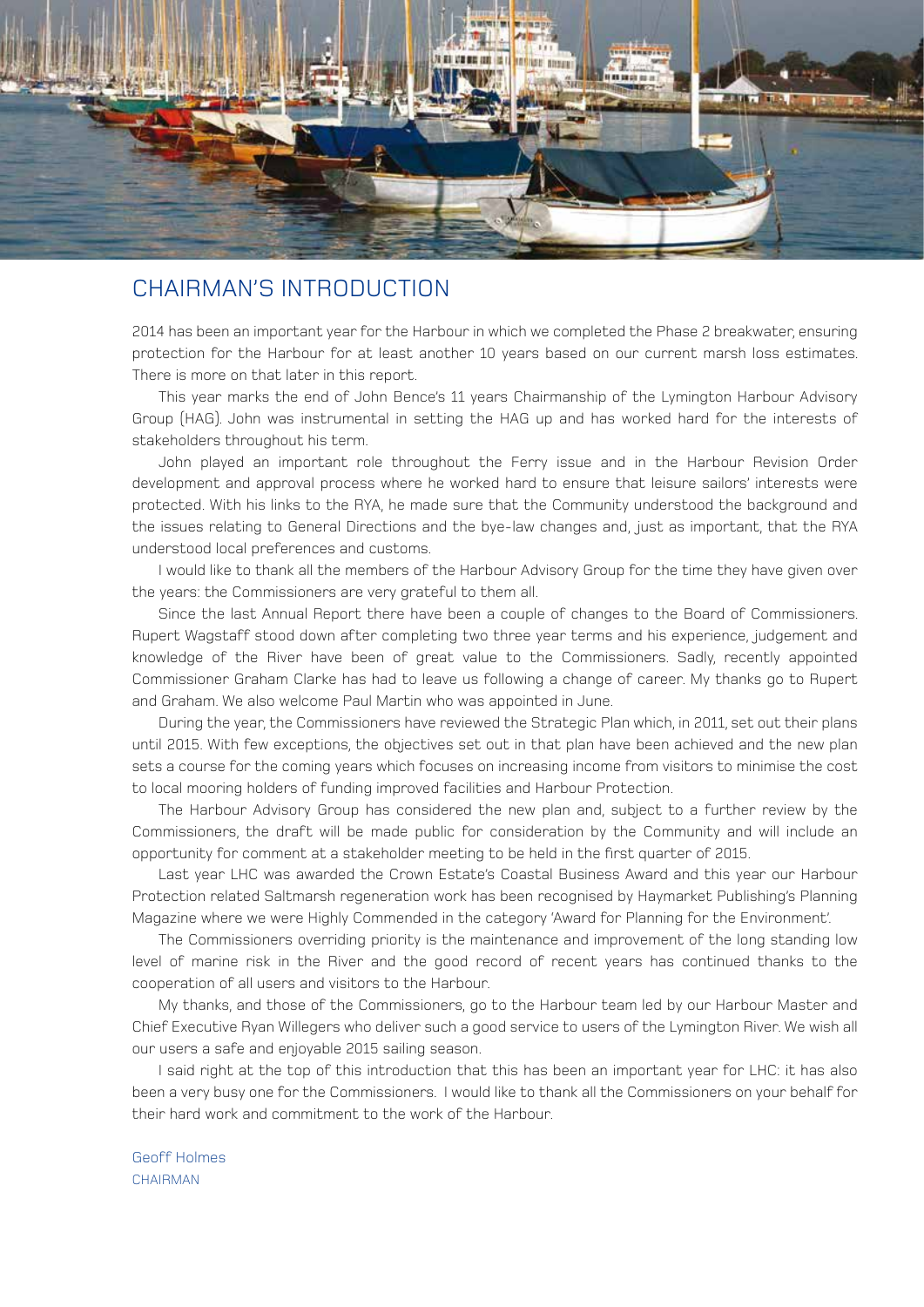### 1: Constitution

Lymington is an independent Trust Port constituted by Act of Parliament in 1951 and amended by various harbour legislation acts and statutory instruments. It is governed by an independent Board of ten Commissioners with day-to-day management delegated to the Harbour Master/Chief Executive.

Lymington Harbour Commissioners (LHC) is the Statutory Harbour Authority for Lymington Harbour. LHC also provide services and moorings for harbour users.

As a Trust Port, LHC is a 'not for profit' organisation and totally self financing, receiving no grant funding from local or national government sources. LHC generates its income from harbour dues, the provision of marine facilities and services and from the rental of a small part of its estate.

Any financial surplus is re-invested back into the development of the harbour and marine services for the benefit of harbour users and local stakeholders.

### 2: The Board

The Board consists of nine independent non-executive Commissioners and the Harbour Master/Chief Executive. The Commissioners are appointed on merit through an open recruitment basis to provide the Commissioners with the professional skills and expertise to determine the policy and business decisions of the organisation. The Commissioners are appointed in accordance with the provisions of the Lymington Harbour Revision (Constitution) Order 2002. The Board of Commissioners, apart from the Harbour Master/Chief Executive, receive no remuneration.

We welcome Paul Martin who was appointed as a Commissioner to replace Rupert Wagstaff, who stood down in June after completing two three year terms of service. At the time of writing the Commissioners are in the process of recruiting a new Commissioner to replace Graham Clarke who stood down in September following a change in career. Three Commissioners were re-appointed for a second three year term of service. Geoff Holmes was re-appointed on the 1<sup>st</sup> June with Richard Jenner and Peter Mills both being reappointed on the 1st November 2014.

## 3: Strategic Plan

Following a comprehensive consultation process with stakeholders in January 2011 LHC published its strategic plan to guide the development of the harbour until 2015. With few exceptions, the objectives set out in that plan have been achieved. The Commissioners have started work on a new plan which will set a course for the coming years.

The new plan will focus on how we might increase income by attracting more visitors to Lymington to minimise the cost to resident mooring holders of funding improved facilities and Harbour Protection. That might be called 'LHC Marketing and Promotion' but for best effect, part of our activities should be aimed at broad promotion of Lymington as a destination. LHC's identity and the way it communicates with stakeholders are somewhat rooted in tradition and are perhaps dated. While we might resist a full 'marketing makeover' we should consider what steps might be proportionate and beneficial to achieve our aims.

The Harbour Advisory Group has considered the new plan and, subject to a further review by the Commissioners, the draft will be made public for consultation with the local Community during the first quarter of 2015.

### 4: Harbour Activities

### MOORINGS AND RECREATION

In line with previous experience mooring occupancy for 'permanently' let moorings remained relatively static in 2014 with almost full occupancy. It should be noted that at any given point in time there are moorings 'under offer' due to berths being given up part way through the year. Occupancy figures quoted for permanently let moorings do not include moorings 'under offer' at the time the report is run.

In April 2014 LHC undertook an eligibility review of mooring licence applicants to ensure that the local residency and boat ownership criteria were met. As a result of not meeting eligibility criteria seven mooring licences were not renewed. Going forward, it is the Commissioners intention to repeat eligibility reviews on a more frequent hasis.

At the 1<sup>st</sup> December 2014 we continue to have a healthy waiting list with some 555 members, an increase of 67 on the previous year.

Overall the number of visiting boats increased by 1.4% in the 2014 calendar year thanks to the good summer weather. Town Quay visitor numbers fell by 8% from 4,278 (2013) to 3,934 in 2014 with the majority of

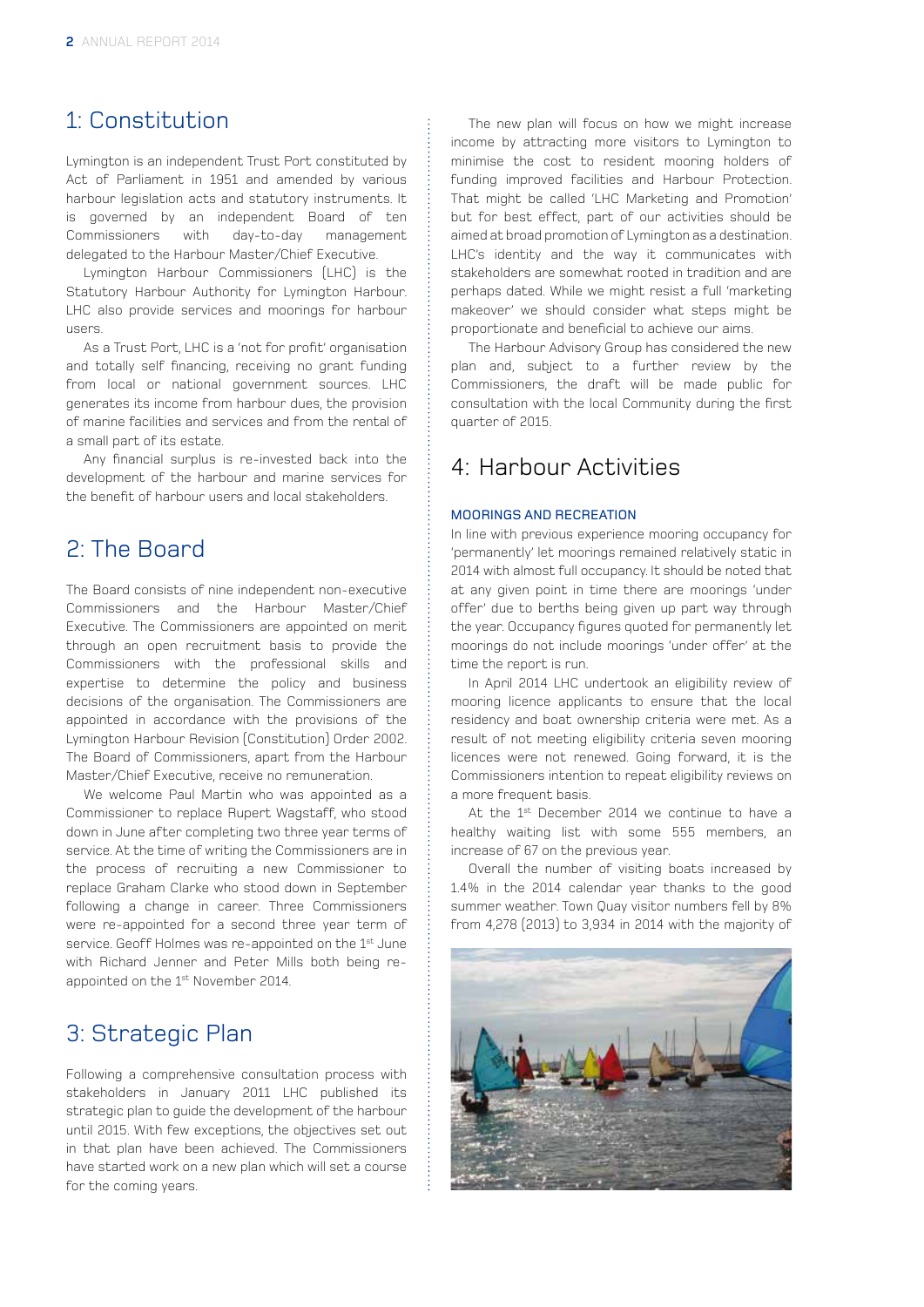

this loss being on the river moorings. This contrasts with the 'Dan Bran' pontoon which saw a strong (10.5%) increase in visitors up from 1,774 (2013) to 1,960 stays. The small boat berths on the Harbour Master's pontoon also saw a significant (37%) increase in visitors, up from 534 (2013) to 733 stays. The above figures clearly demonstrate customer preference for walk ashore moorings and this will be considered in the review of the strategic plan (see Section 3).

| <b>DESCRIPTION</b>     | 2013<br>$v/e$ 31st Dec | 2014<br>$y/e$ 31st Dec |
|------------------------|------------------------|------------------------|
| Let Permanent Moorings | 652                    | 651                    |
| No. Visiting Boats     | 6.535                  | 6.627                  |

LHC have continued to be successful in using unallocated moorings for short term lets with strong revenue growth of about 18% in the 2014 calendar year.

#### COMMERCIAL VESSELS

Wightlink saw a fall in sailings on the Lymington to Yarmouth route during the year, down from 14,000 single trips in 2013 to circa 11,450 sailings in 2014. Towards the end of the year Wightlink announced that the number of people using the Yarmouth-Lymington route has fallen by almost 15% in the last four years. They have therefore decided to deploy one of the 'W' Class ships to operate on their Portsmouth to Fishbourne route to replace the oldest ship in their fleet, St Helen, which is being retired from service. As a result their planned sailings on the Lymington Yarmouth route will fall to around 10,680 trips in 2015.

The good summer weather saw Puffin Cruises increase the number of river cruise trips they made in 2014 by approximately 26%, up from 756 (2013) to 953 trips in 2014. During Cowes week Blue Funnel Cruises again operated a ferry service between Lymington and Cowes. In total 17 single trips were made carrying 807 passengers. We also welcomed Gosport Ferry Company for two visits as part of their Solent Cruise programme. These were very popular and Gosport Ferry Company has indicated they are keen to increase the number of visits in 2015. There continues to be a small but active commercial and charter fishing fleet.

# 5: Navigation & Marine Safety

### PORT MARINE SAFETY CODE

In line with the provisions of the Port Marine Safety Code (PMSC) the Commissioners continue to appoint Nicholsons Risk Management as 'Designated Person' to provide independent assurance to the Board that its Safety Management System is fit for purpose and compliant with the provisions of the PMSC.

The Safety Management System was formally reviewed and audited by Nicholsons Risk Management in April 2014 and found to be compliant with the requirements of the PMSC. In November Nicholsons Risk Management undertook an interim review of LHC's safety systems which will inform next year's review. We continue to keep both our marine and shore based risk assessments and procedures under review. The Safety Management System, which includes a section highlighting areas identified for improvement following audit by the independent 'Designated Person', is routinely published each year on LHC's web site.

During the year LHC reviewed its Emergency, Port Waste Management and Oil Pollution Response plans. In partnership with the River Users Safety Committee the code of practice for organised events within the harbour was also reviewed.

In June the Maritime and Coastguard Agency undertook an interim audit of the Oil Pollution Response plan. The audit went well and no non-compliance notes were issued. A number of recommendations were made and these have been incorporated into a revised plan.

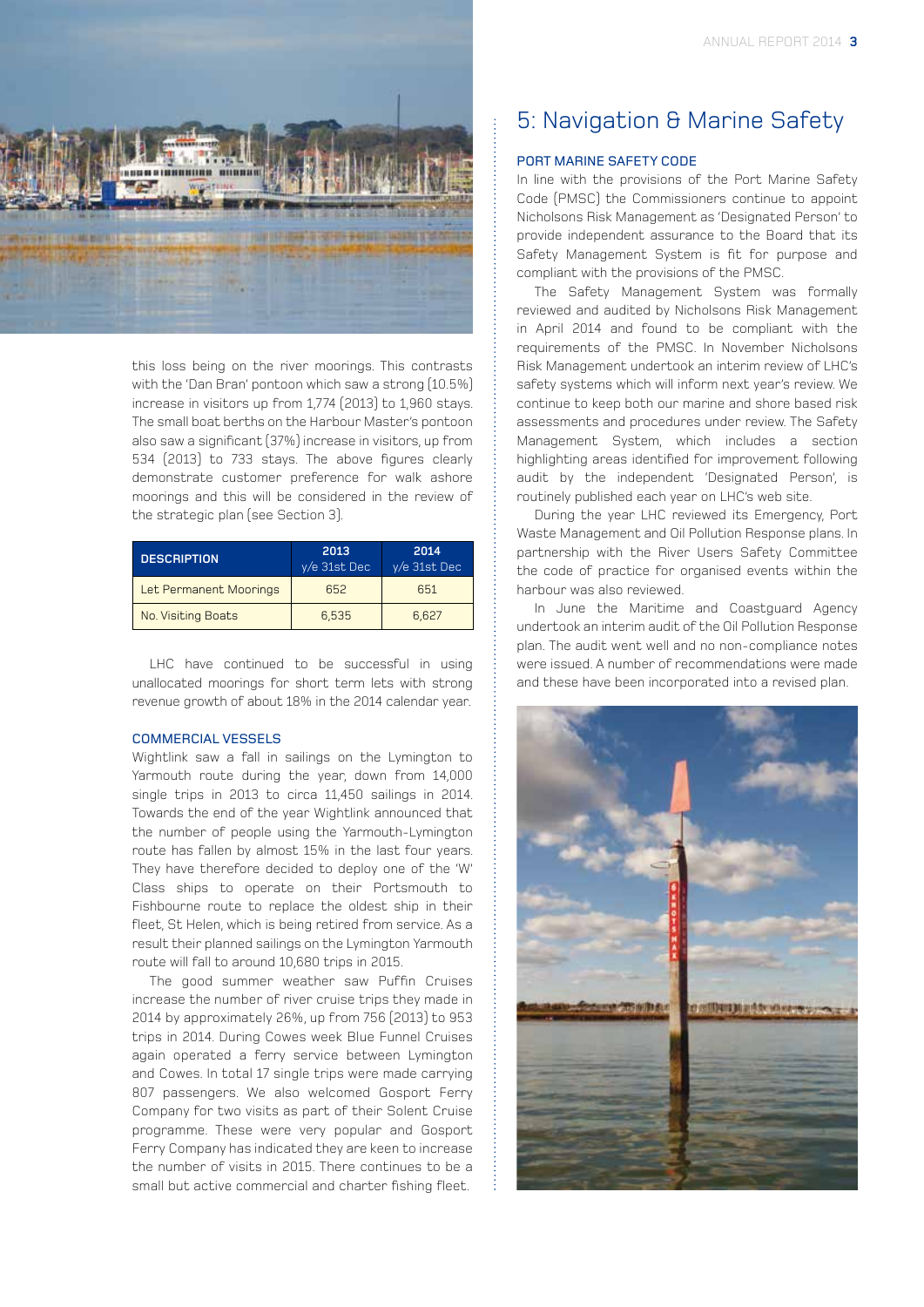### LIGHTS & MARKS

The General Lighthouse Authority inspected LHC's local aids to navigation and audited our management systems for compliance with the Port Marine Safety Code. The availability targets for navigation aids in Lymington River were met and our management systems were found to be in good order. The Commissioners issued ten Local Notices to Mariners in 2014.

### ENFORCEMENT

Two formal warnings covering byelaw offences were issued in 2014. Both concerned breaches of the harbour speed limit. In addition the Commissioners are progressing a prosecution in relation to a breach of byelaws related to speeding in the river and obstruction of officers in the execution of their duties.

| <b>OFFENCE</b>         | <b>FORMAL WARNING</b> | <b>PROSECUTION</b> |
|------------------------|-----------------------|--------------------|
| Speed<br>$(Bye-law 5)$ |                       |                    |

### INCIDENT COMPARISON

The table below shows the trend for safety incidents reported over the last five years. Although the further overall fall in safety incidents, particularly speeding is encouraging, the number of grounding incidents has increased and remains 'on watch'. The majority of reported grounding incidents occurred in Short Reach and all were due to leisure craft leaving the marked navigation channel.

There has been an increase in the number of nonsafety incidents reported in 2014, all within the 'other'



category. Although this category covers a wide range of incidents, the majority relate to incidents like mainsheets or boom covers coming loose in heavy weather, mooring lines parting and boats which needed pumping out after periods of rain as they were at risk of sinking. This highlights the need for owners to be vigilant with vessel 'housekeeping'.

### INCIDENT MANAGEMENT/OIL SPILL RESPONSE

In accordance with the requirements of The Merchant Shipping (Oil Pollution Preparedness Response and Co-Operation Convention) Regulations 1998 LHC and Wightlink jointly undertook a three yearly Tier 2 oil spill response exercise in October. Representatives from Lymington Yacht Haven, Lymington Marina, NFDC and the Maritime Volunteer Service also participated in the

| <b>SAFETY INCIDENT</b>      | 2010           | 2011           | 2012           | 2013           | 2014           |
|-----------------------------|----------------|----------------|----------------|----------------|----------------|
|                             | <b>No</b>      | <b>No</b>      | <b>No</b>      | <b>No</b>      | <b>No</b>      |
| Capsize (with personnel)    | $\overline{c}$ | $\overline{c}$ | 5              | $\overline{c}$ | $\mathbf{1}$   |
| Collision - Moored Vessels  | 10             | 12             | 11             | 17             | 19             |
| Collision - Moving Vessels  | $\mathbf{1}$   | 3              | $\mathbf{1}$   | $\overline{0}$ | $\Omega$       |
| <b>Collision with Ferry</b> | $\Omega$       | $\Omega$       | $\Omega$       | $\overline{0}$ | $\mathbf{1}$   |
| Collision - Navigation Aids | $\overline{7}$ | $\mathbf{1}$   | $\overline{4}$ | $\overline{c}$ | $\mathbf{1}$   |
| Fire                        | $\overline{c}$ | $\mathbf{1}$   | $\Omega$       | $\overline{c}$ | $\Omega$       |
| Grounding                   | 8              | 12             | 5              | 5              | 11             |
| Impede ferry/Other craft    | $\overline{7}$ | $\overline{7}$ | 12             | $\overline{7}$ | $\overline{4}$ |
| Man Overboard               | $\mathbf{0}$   | $\mathbf{1}$   | $\mathbf{1}$   | $\mathbf{1}$   | $\mathbf{1}$   |
| Near Miss - Ferry           | 3              | 9              | 6              | 3              | 3              |
| Near Miss - Other           | $\overline{c}$ | 3              | $\Omega$       | $\overline{c}$ | $\overline{c}$ |
| Other                       | 16             | 20             | 9              | $\overline{7}$ | 3              |
| Slipway Incident            | $\overline{c}$ | $\overline{c}$ | $\mathbf{1}$   | $\mathbf{1}$   | $\Omega$       |
| Speed Infringement          | 12             | 17             | 19             | 9              | 3              |
| <b>Vessel Adrift</b>        | $\mathsf{B}$   | 12             | 9              | $\overline{7}$ | $\mathsf{B}$   |
| Wash other Vessels          | $\mathbf{1}$   | $\Omega$       | $\overline{0}$ | $\overline{0}$ | $\mathbf{0}$   |
| Wash Ferry                  | 5              | $\mathbf{1}$   | $\overline{4}$ | $\Omega$       | $\Omega$       |
| Total 1st Jan to 31st Dec   | 86             | 103            | 87             | 65             | 57             |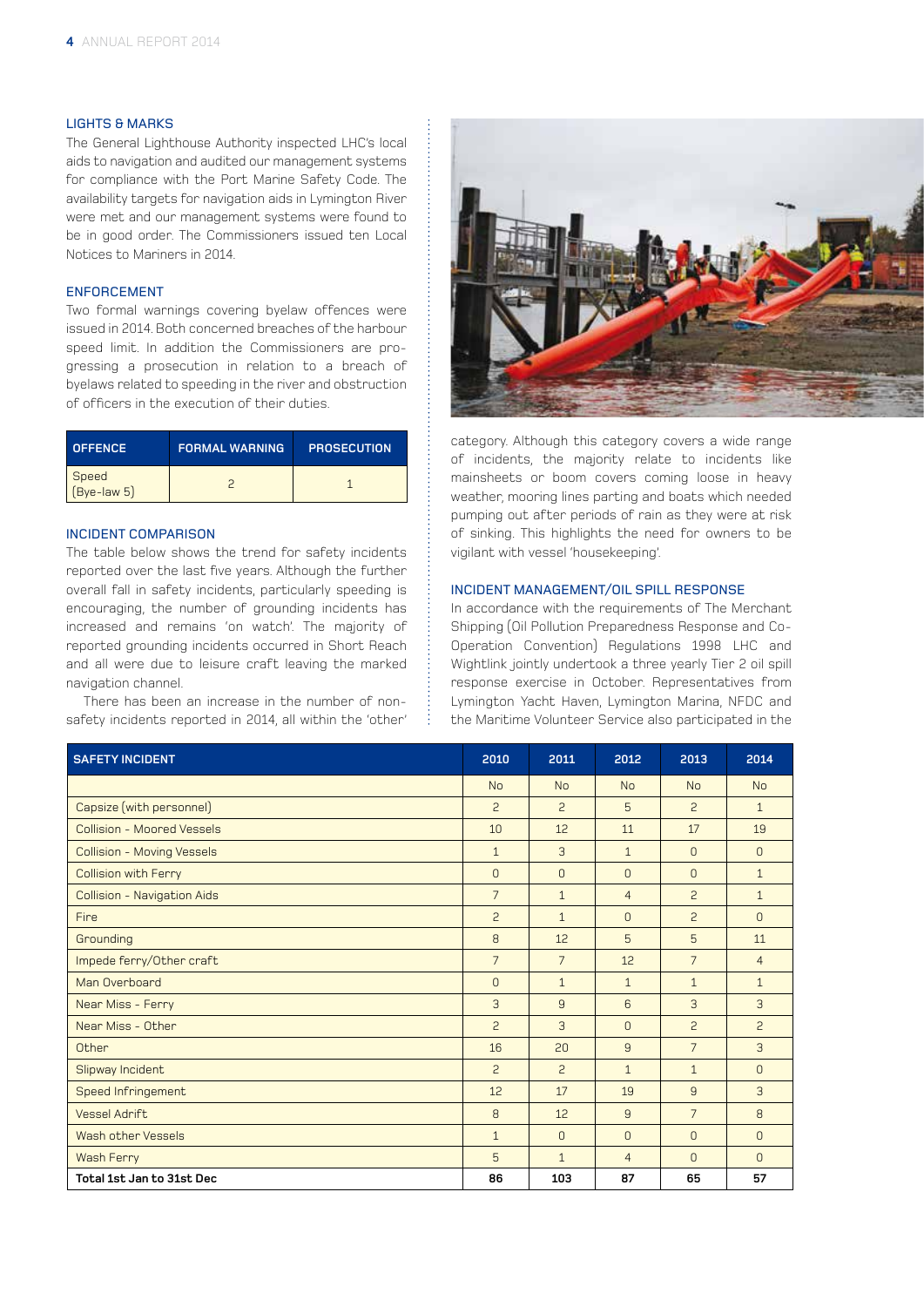| NON SAFETY INCIDENT       | 2010           | 2011           | 2012           | 2013         | 2014      |
|---------------------------|----------------|----------------|----------------|--------------|-----------|
|                           | <b>No</b>      | N <sub>o</sub> | <b>No</b>      | <b>No</b>    | <b>No</b> |
| <b>Boat Damage</b>        | 18             | 9              | 26             | 19           | 18        |
| Pollution                 | $\overline{7}$ | 13             |                | 5            | 2         |
| <b>Tampering</b>          | $\mathbf{1}$   | $\mathbf{0}$   | $\overline{0}$ | $\mathbf{1}$ | $\Omega$  |
| Theft                     | 8              | 10             | 11             | 3            | 3         |
| Other                     | 11             | 19             | 33             | 26           | 41        |
| Total 1st Jan to 31st Dec | 45             | 51             | 77             | 54           | 64        |

exercise. This involved a desk top exercise and a full mobilisation of our professional oil spill responder (Adler & Alan). A physical deployment of containment booms was also undertaken. As always, the exercise revealed some areas where the plan could be refined and these will be followed up.

Two separate 'notification' exercises were also undertaken during the year to test 'call out' arrangements and a further mobilisation exercise was also carried out to test mobilisation response times of individuals and contracted resources.

### 6: Legislation

### HARBOUR REVISION ORDER - BYELAWS & POWERS OF GENERAL DIRECTION

The introduction of the new 'W' Class ferries in 2009 demonstrated that the Harbour Commissioners' existing powers were insufficient to respond to changing circumstances in a timely manner and highlighted the shortcomings of the existing byelaw application process which can take many years. For this reason the Commissioners applied for a Harbour Revision Order (HRO) to obtain Powers of General Direction to replace the existing Byelaws. General Directions (or Byelaws) are the rules that govern the day to day use of the Harbour.

The Lymington Harbour Revision Order 2014 came into force on the 23rd May 2014. As well as granting powers to make General Directions and repealing the existing byelaws, the Order also updated existing legislation relating to the Commissioners saving and borrowing powers and the regulation and licencing of water taxi services.

Once the new powers were granted the Commissioners followed the statutory consultation process to introduce the new General Directions which came into force on the 1<sup>st</sup> November 2014. Copies of the General Directions and Lymington Harbour Revision Order 2014 can be downloaded from LHC's website at www.lymingtonharbour.co.uk.

### HARBOUR REVISION (WORKS) ORDER - **BREAKWATERS**

On the 5<sup>th</sup> February 2014 the Lymington Harbour (Works) Order 2014 came into force. This Order grants the equivalent of planning consent for the construction of all future phases of the harbour protection breakwaters. The Order also authorises maintenance works after construction.

# 7: Infrastructure **Improvements**

### COMMERCIAL FISHING BOAT MOORINGS

Following a review and consultation with commercial fishermen the Commissioners implemented a plan to reorganise the commercial fishing boat moorings in order to improve their alignment to the tidal stream. The works involved replacing two rows of trot moorings with two pontoons and a reorganization of adjoining moorings. Works were completed in March 2014.

### FREE WI-FI

From January 2014 free Wi-Fi was introduced on the Town Quay and Dan Bran visitor pontoons. Free Wi-Fi is also available for resident berth holders on the Dan Bran Pontoon.

### DAN BRAN PONTOON - ELECTRICITY

In October 2014 the 'Meter Macs' electricity management system was enhanced when the online portal went live. This allows resident berth holders to manage their account, review power usage, turn power on and off remotely and top up their credit online.

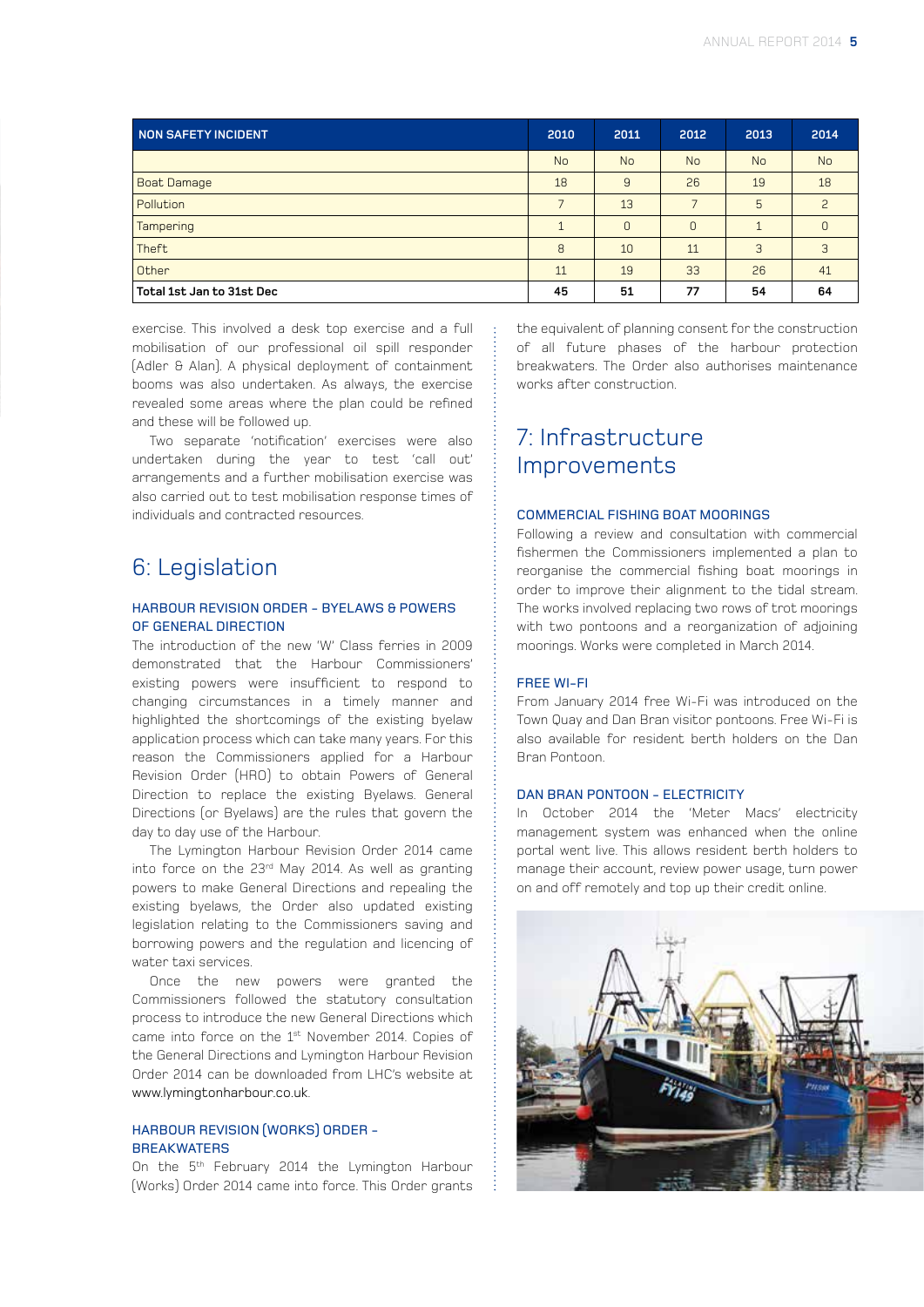

### 8: Environment

### BREEDING WATERBIRD SURVEY

Each year Hampshire County Council undertakes a breeding water bird survey covering the intertidal marshes between Pitts Deep in the east and Hurst Spit in the west.

Their 2014 report indicates that the generally fine summer weather resulted in a better year for breeding terns but another intense spate of fox predation at 'Normandy' and 'Cockleshell' wiped out the Black Headed Gull colony in that area in early June. The 'Pylewell' and 'Boiler' colonies remained unaffected and appeared to have a good breeding season. Egg collecting was again restricted to the marshes east of the river and at Keyhaven.

### TERN ROOSTING/NESTING HABITAT

With the support of other agencies we have worked with Hampshire and Isle of Wight Wildlife Trust (HIWWT) to provide areas for waders and terns, especially little terns, to roost and nest on the two breakwaters. The low cost scheme (approx. £2500) was largely funded by grant funding awarded to HIWWT by The New Forest Sustainable Communities Fund with a small contribution from LHC. The works involved creating gravel areas on the crest of the breakwater with geotextile membrane below to aid retention. HIWWT will return in the spring to undertake some 'fine tuning' to the layout prior to the start of the nesting season. A further donation from Ericsson UK will allow the use of decoys and tape lures to encourage birds to use the site and to deter predators.

### NEW FERRIES – HABITAT REPLENISHMENT MEASURES

As part of the planning consents approved in the 2011 Public Enquiry Wightlink was required to enter into a Section 106 agreement, a legal measure by which planning conditions can be enforced. The s106 required that Wightlink undertake habitat replenishment measures in order to offset the predicted effects of the ferries over their operational lifespan. The agreed replenishment measures involve placing mud dredged from the river into a creek within the saltmarsh at 'Boiler Marsh' to the east of the river. The s106 also specifies the measures, timeframes and success criteria to ensure the effectiveness of the habitat replenishment works. It also provided for the establishment of an Environmental Management Panel (EMP) comprising representatives of statutory bodies (including LHC), landowners and Wightlink to monitor the delivery and success of such measures as part of an adaptive management process. The role of the EMP is to review evidence and amend the measures taken so as to ensure that the recharge is adapted as necessary to be successful.

The EMP met on the 20<sup>th</sup> November to review the monitoring of the effects of the ferries and the habitat replenishment scheme over the past twelve months. EMP members also visited the replenishment site during the year. Analysis of the intertidal habitat bordering the navigation channel up to October 2014 has been unable to isolate any ferry induced effects and the evidence continued to point to natural forces dominating change.

As agreed by the EMP at their November 2013 meeting, there were no further marsh recharge works in 2014.

Monitoring of the previous recharge work showed that the sediment deposited in 2013 had been physically



**ABOVE** Tern roosting and nesting areas.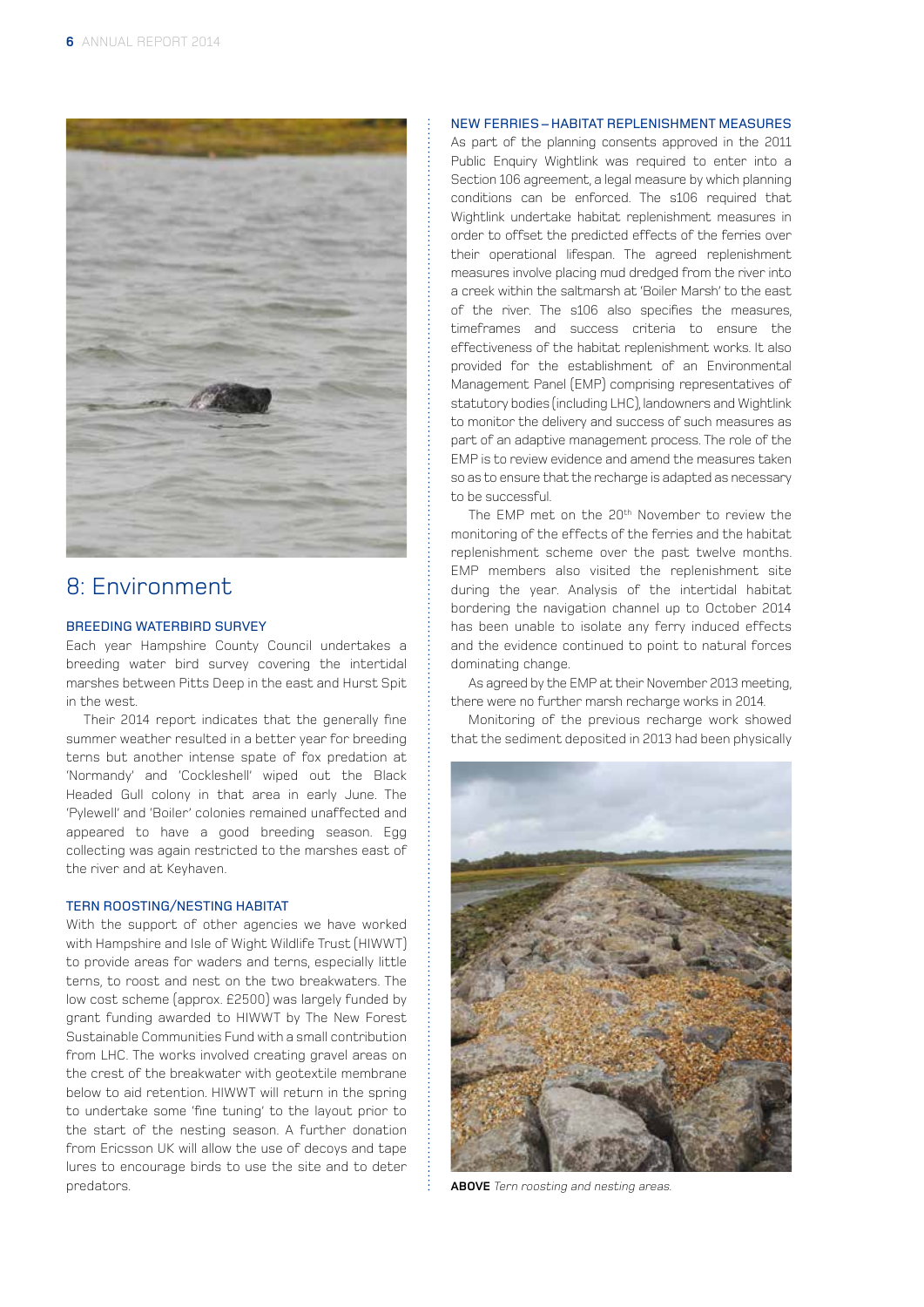

very stable, and that after 18 months the site had shown net accretion overall. Most of the posts and brushwood polders (fences) had proved storm resistant especially where they had embedded into the new sediment. The site was functioning well ecologically with marsh plants growing in the upper sections and birds feeding in other parts.

Having considered progress so far, and following the advice of its expert members, the EMP decided to reduce the amount of monitoring and reporting work. It was also agreed that there was no need for recharge work in 2015. A technical note will be issued next October which will report on a September 2015 survey of the marsh recharge area; a separate survey of the levels of the recharge site by the Channel Coast Observatory in April 2015; and analysis of Environment Agency LiDAR data and aerial photography describing estuary and marsh morphologies. A further visit by the EMP will be organised in August 2015.

### SALTMARSH MUD RECHARGE – FUTURE PLANS

Lymington Harbour Commissioners undertook their own recharge works to the saltmarsh south of Lymington Yacht Haven during 2012 and 2013 using similar techniques to the Wightlink works. The aim was to raise the area within the tidal frame by pumping mud on to poor areas of marsh with sediment retention being aided by using brushwood polders (fencing). In common with the Wightlink works, the monitoring undertaken to date has shown that the sediment deposited has consolidated and stayed in place and that the site was functioning well ecologically with marsh plants growing in the upper sections and birds feeding in other parts.

This LHC recharge work was required as part of the consent for the overall breakwater scheme and the habitat created offsets the relatively short term environmental impact caused by breakwater construction. The recharge **ABOVE** LHC mud recharge trial at Boiler Marsh Bay.

work provided valuable experience that could lead to cost effective beneficial reuse of dredged mud in support of LHC's long term Harbour Protection aims.

Although the techniques adopted have been effective at delivering relatively small amounts of mud in a beneficial way these schemes have proved very expensive. In LHC's case the cost was approximately 13 times as expensive as disposal at sea and in Wightlink's case, because of the sites more remote location, costs were considerably higher. Although the Commissioners were fortunate to secure grant funding to undertake their trial, the high cost makes this method of recharge unsustainable as a long term option in support of LHC's Harbour Protection aims.

To bring the costs down it is necessary to dispense with retaining structures and use the techniques used for disposal at sea, but close inshore thus ensuring there is no additional cost of disposal. The barges used by Berthon Boat Company and Lymington Yacht Haven for maintenance dredging are unusual in that the hopper doors open within the hull, without increasing the draft. It is therefore possible to discharge the load in very shallow water. The Commissioners have been granted a marine licence for a trial to discharge 12,500 tonnes over three years by "bottom dumping" in Boiler Marsh Bay to the east of the river. The plan is to create an unconfined intertidal reef within the bay that will provide shelter to the edge of the marsh behind from wave action or a source of sediment to feed the marsh in the immediate vicinity. This year's limit of 2,380 tonnes was successfully placed close to the marsh in November. Subject to the results of monitoring, it is hoped to apply for a licence to substantially increase the amount of mud that can be beneficially used in this way with the ambition of prolonging the life of the saltmarsh and delaying the need for some future phases of breakwater construction.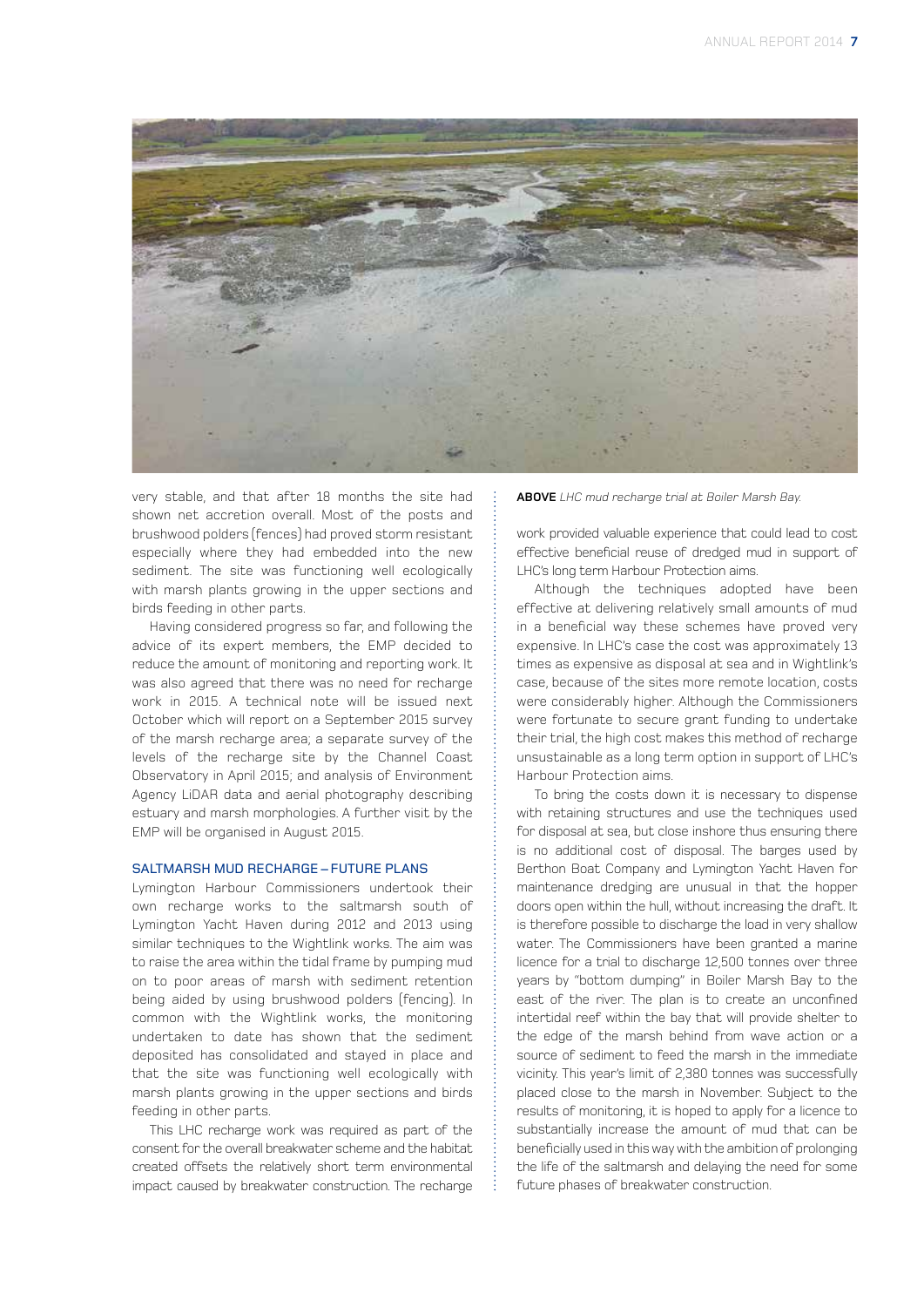

# 9: Staff and Training

During the year staff attended training courses in first aid, oil spill response, diesel engine maintenance and a RYA powerboat course. As part of their on-going professional development the Harbour Master and Harbour Operations Manager attended a number of seminars and forums run by the ports industry to keep abreast of changes in legislation and good practice.

Aaron Woodford (Harbour Officer) left to take up a new role in June after eight years of excellent service. We are pleased to welcome Tim Penfold as his replacement.

Colin Freeman (Operations Manager) achieved 30 years' service on the 5<sup>th</sup> November. In recognition of his valued contribution to the work of the Harbour, Colin was presented with a gift of binoculars by the Commissioners (see photo above).

# 10: Harbour Protection

### BREAKWATER PROJECT & UPDATED MARSH EROSION **PROJECTIONS**

LHC continue to progress their strategy to protect the harbour from exposure to wave attack due to the loss of salt marsh through natural erosion by building two breakwaters, one on each side of the main navigation channel. The breakwaters will be built in a multi-phased approach over approximately 40+ years, albeit the timing for the actual implementation of each phase will be dictated by the rate of future saltmarsh loss.

The first phase construction of a single 100m long breakwater on the western side of the channel was completed in 2010. Construction of the second phase on the eastern side of the river started in April and was completed in October at an overall cost of £2.32m. This includes £2.14m for construction with the balance related to the provision of engineering services and professional fees associated with obtaining project consents and the loan finance agreement. Funding of the second phase was facilitated through a combination of reserves and a fixed rate HM Treasury loan of £2.007m facilitated by New Forest District Council over a ten year term.

It was intended to construct the maximum permissible length of breakwater (170m crest) between the edge of the navigation channel and the present position of the marsh under the current licence to extend the timeframe before Phase 5 on the eastern side of the channel is required and this was the basis of the contract awarded. However due to excessive settlement, a much greater amount of rock was consumed than was allowed for within the contract and the breakwater was built to a 135m crest length. After taking advice LHC reached a cost sharing settlement with the contractor where both parties contributed to the purchase of additional rock in order to see the project through to an acceptable level of completion within the licenced

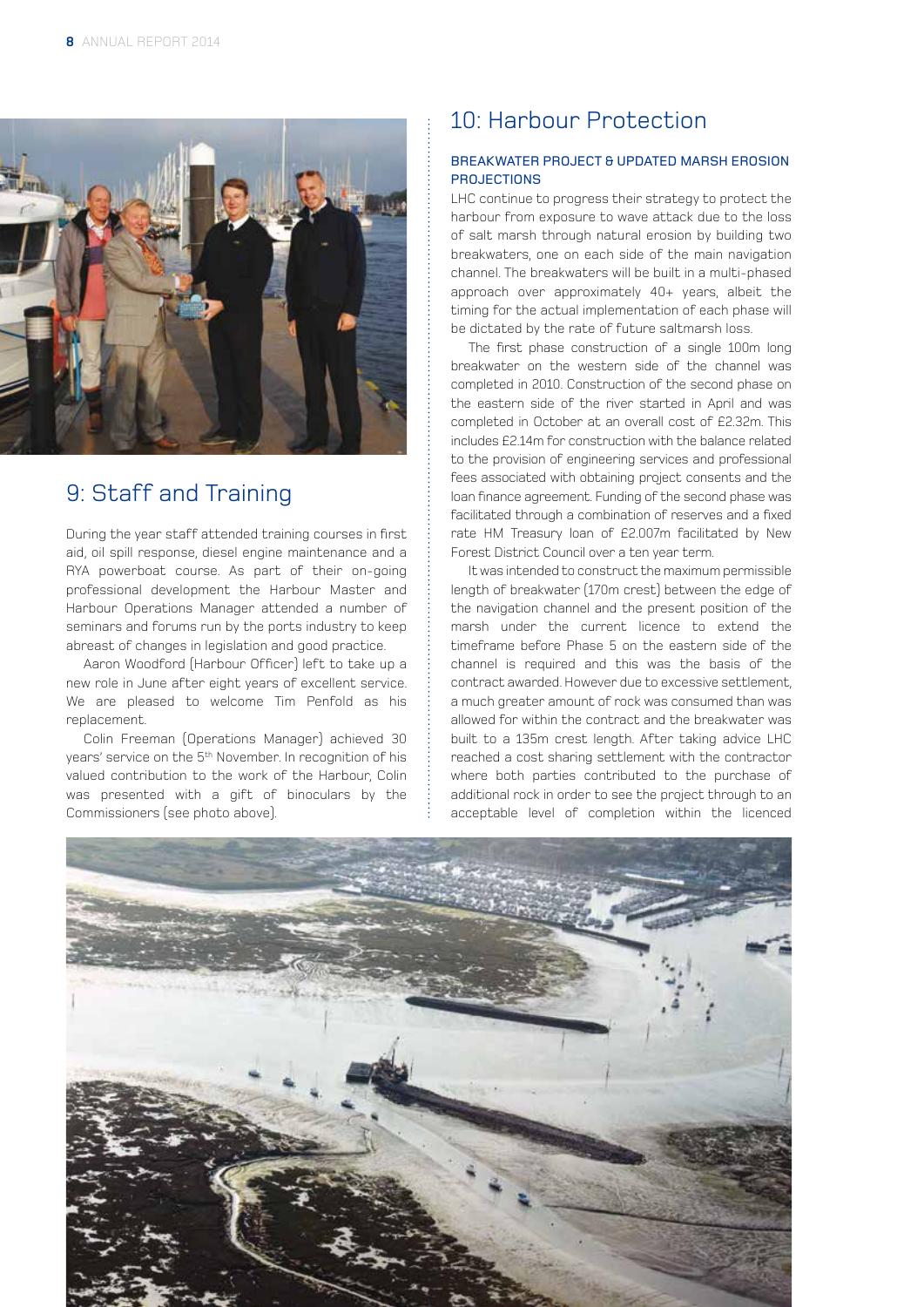

timeframe. As part of the Phase 2 mobilisation, the Commissioners also took the opportunity to bring forward the top up of the Phase 1 breakwater to offset predicted post construction settlement. At the time of writing there are contractual matters which are the subject of further negotiation with the contractor by LHC's consulting engineers acting as project manager. During construction LHC and its advisors have gained valuable knowledge on the river's geology which will be applied on future phases.

New Forest District Council and the Channel Coastal Observatory have recently updated their analysis and projections for saltmarsh loss due to erosion. Their original projections published in 2002 were estimated based on the recession of the vegetated saltmarsh areas, as observed from the available historic aerial photography data. Over the intervening 10 years the data resolution has improved and monitoring and analysis techniques have become significantly more sophisticated. It is now possible to identify and monitor both the vegetated saltmarsh and the fringing areas of high mud where the vegetation itself has died back, both of which dissipate wave energy and provide a natural flood defence function.

The refined definition of the saltmarsh edge has the effect of changing the 'baseline' for projecting the future extent of saltmarsh systems from that used for the 2002 projections. The revised long term projections for the extent of the vegetated and high mud, non-vegetated saltmarsh indicate that the estimated area of saltmarsh in 2050 is likely to be higher than originally estimated in 2002, and the marsh is now expected to still make a significant contribution to harbour protection in 2050.

In the light of the revised forecasts and the shortened Phase 2 breakwater, the Commissioners asked their engineering consultants to review the implications for the timing of future phases of the breakwater project. The projected timing for extension to the breakwater on the western side of the river (Phase 3) remains broadly unchanged and will need to be completed before 2030. A projected construction window between 2024 and 2028 has been identified. The Phase 2 breakwater on the east side of the river is forecast to provide the required level of protection until at least 2039 before requiring extension. Beyond that the timeline for constructing future Phases is considered to be too long to be meaningful given the variables that prevail in the marine habitat.

In 2015 the harbour protection element of the dues will increase by 3%. Details of the position of the Harbour Protection Reserve as reported in the audited accounts for the year ended 31<sup>st</sup> March 2014 is shown below.

| Balance at 1 <sup>st</sup> April 2013   | 643,515 |
|-----------------------------------------|---------|
| Harbour Protection Fees Collected       | 213,043 |
| Less: monies spent on project - Revenue |         |
| Capital                                 |         |
|                                         |         |
|                                         | OEO EEO |

Balance as at  $31^{st}$  March 2014  $856,558$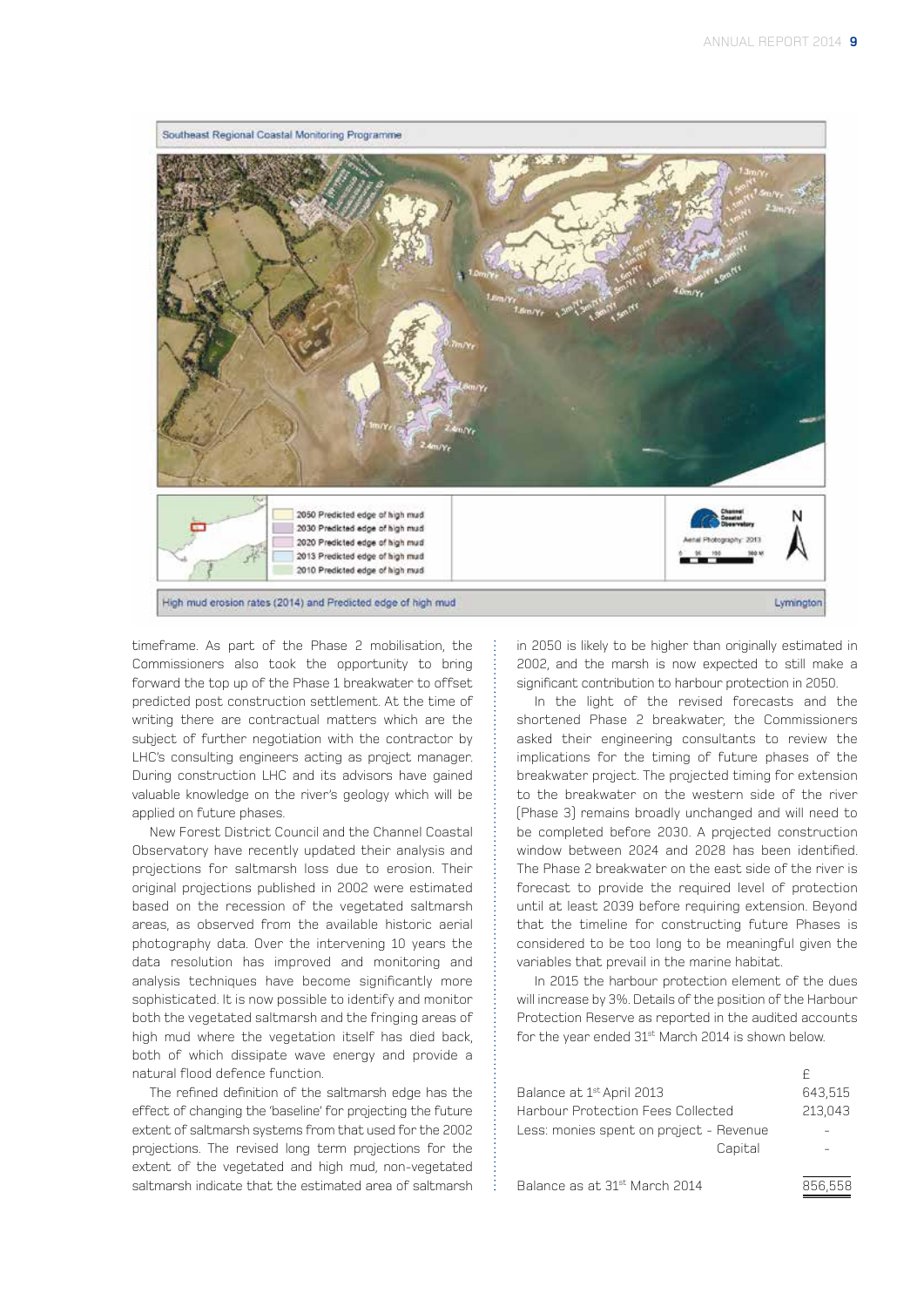

### 11: Consultation

#### HARBOUR ADVISORY GROUP

In another busy year, the Harbour Advisory Group met on three occasions and commented on a number of matters related to the on-going management of the harbour including; the introduction of General Directions; the harbour protection scheme; maritime events; the provision of a new boat house and pontoon for Lymington Amateur Rowing Club on the Redrow site; the Wightlink marsh recharge; and Royal Lymington Yacht Club's proposals to extend their pontoons. Representatives of the Harbour Advisory Group also attended a workshop to help formulate the new strategic plan. A representative also attended the annual River Users Safety Group meeting and the Chairman (or his deputy) is invited to attend all LHC Board meetings.

During the year there were two changes to the existing membership. Andrew Colenutt took over as NFDC's representative for coast protection interests. He succeeded Professor Andrew Bradbury who sadly passed away. Also at the September AGM John Bence stood down after 11 years' service. In recognition of his long service John was presented with an engraved decanter by LHC Chairman Geoff Holmes (see photo above). John is succeeded as recreational user representative by Peter Upcher, a former Commodore of LTSC and a member of LTSC and the RLymYC.

Throughout his 11 year term, John Bence chaired the Harbour Advisory Group. Andrew Wilkes who represents business interests was elected to succeed John as Chairman. Andrew was previously Vice Chairman.

### STAKEHOLDERS MEETING

The annual stakeholder meeting normally held in November has been delayed so that the Commissioners can present their proposals for an update to the strategic plan which sets a course for the coming years. The meeting will take place on Friday 27<sup>th</sup> March in the Fuller Hall, Lymington Community Centre, New

Street, Lymington, SO41 9BQ. The meeting will start at 6.30pm and will commence with a presentation on LHC's recent activities and future plans which will be followed by an open question and answer session. Afterwards there will be an opportunity to socialise with Commissioners over refreshments. There is a limitation on the number of persons that can be accommodated so if you would like to attend please book in advance with the Harbour Office on 01590 672014.

## 12: Looking Forward 2015/16

### 2015/16 CHARGES

From April 2015 annual mooring fees and dues will increase by an average of 3% to cover inflation related to normal operating costs, albeit Dan Bran berth charges will be amended in line with the phased increase in berth fees published in 2012 in recognition of the installation of electricity. Harbour protection dues will also increase by 3% in order to ensure an appropriate level of funding is available to finance future phases of breakwater construction. Sublet and slipway charges will also increase by 3%, with visitor charges being flexed in order to achieve an average growth in revenue of 3% while being responsive to market conditions.

#### INFRASTRUCTURE

During 2015 the following infrastructure projects will be progressed.

The Harbour Office will be extended to provide much needed extra work and storage space and will also include a new customer reception counter. This will be achieved by extending out over the balcony area on the first floor. As part of this improvements will be made to IT infrastructure.

As part of the maintenance dredging programme the 'Dan Bran' and 'Harbour Master' pontoon moorings in Horn Reach will be dredged over the winter 2015/16 with works expected to commence in the November. Capital dredging works will also continue be undertaken to the margins of the navigation channel in Short Reach and Long Reach in order to maintain navigable depths.

As part of the planning conditions for the Redrow Development upstream of the railway bridge, Lymington Amateur Rowing Club (LARC) will be provided with a new club house on a low cost long lease. To facilitate all tide access to the navigation channel Redrow will also fund the installation of a walk ashore pontoon. The freehold ownership of the pontoon will be vested in LHC with a right in perpetuity to have landing access. The planning conditions also allow the pontoon to be used by visiting boat tenders in order to access the proposed waterfront restaurant. LHC will grant a licence to LARC for the use of the pontoon which will reflect a fair contribution towards the ongoing maintenance costs. Redrow have indicated they are targeting installation by July 2015.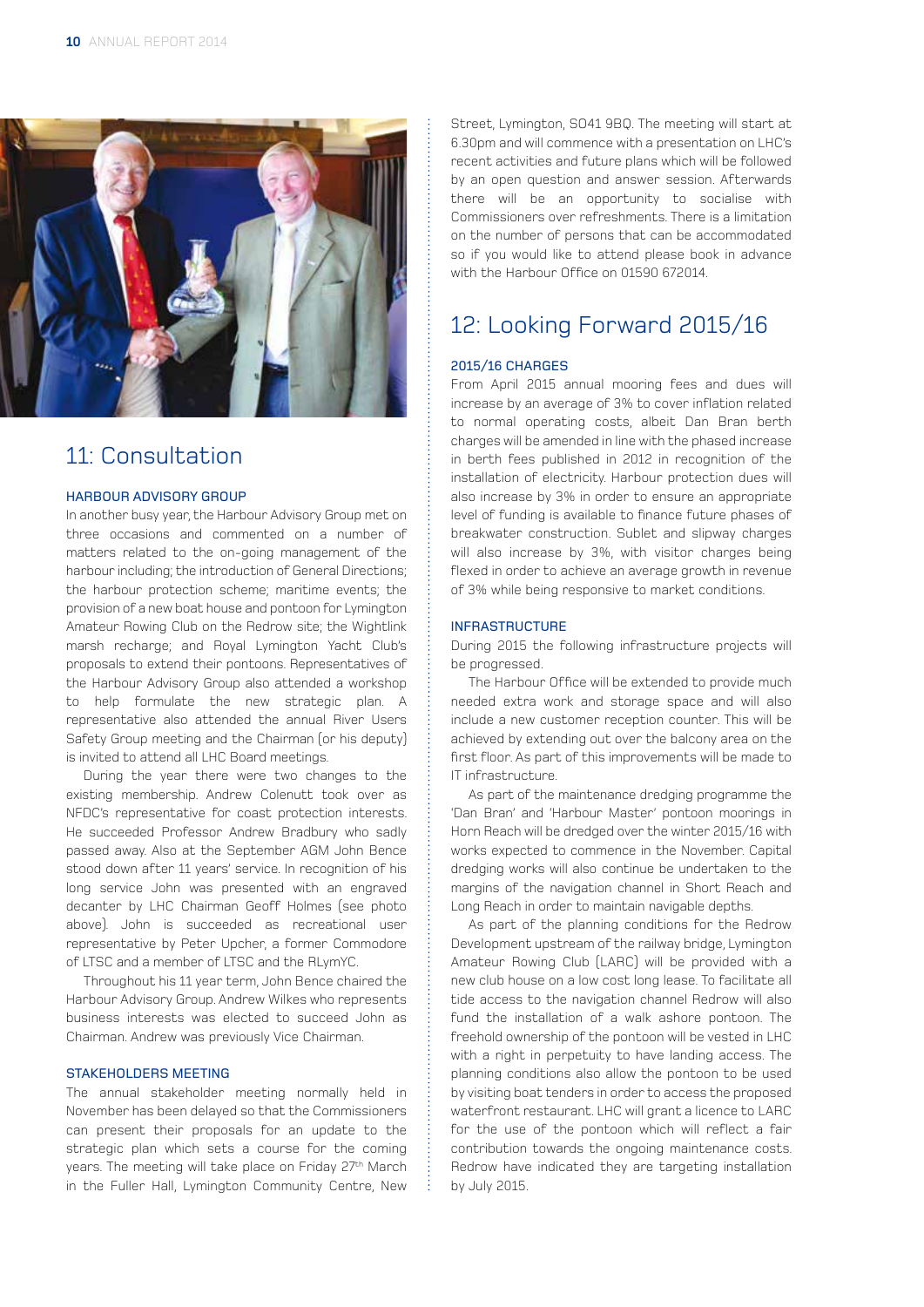

# 13: Finance

| <b>INCOME &amp; EXPENDITURE ACCOUNT - YEAR ENDING 31ST MARCH 2014</b> |          |           |          |           |
|-----------------------------------------------------------------------|----------|-----------|----------|-----------|
|                                                                       |          | 2014      |          | 2013      |
| <b>Turnover</b> - Continuing Operations                               |          | 1,323,183 |          | 1,301,620 |
| <b>Operating Expenses</b>                                             |          |           |          |           |
| $-$ Other                                                             | 682,662  |           | 651,546  |           |
|                                                                       |          | 682,662   |          | 651,546   |
| <b>Gross Profit</b>                                                   |          | 640,521   |          | 650,074   |
| <b>Administrative Expenses</b>                                        |          |           |          |           |
| - Other                                                               | 325,991  |           | 234,378  |           |
|                                                                       |          | 325,991   |          | 234,378   |
| <b>Operating (Deficit)/Surplus</b>                                    |          |           |          |           |
| - Continuing Operations                                               |          | 314,530   |          | 415,696   |
| - Interest Receivable                                                 | 1,907    |           | 2,324    |           |
| - Interest Payable                                                    |          |           | [4,743]  |           |
| - Other Finance Costs                                                 | (13,000) |           | (16,000) |           |
|                                                                       |          | [11,093]  |          | [18, 419] |
| Surplus/(Deficit) before Taxation                                     |          | 303,437   |          | 397,277   |
| Taxation                                                              |          | 67,587    |          | 92,419    |
| Surplus/(Deficit) after Taxation                                      |          | 235,850   |          | 304,858   |
|                                                                       |          |           |          |           |
| Transfer to/(from) Harbour                                            |          |           |          |           |
| <b>Protection Reserve</b>                                             | 213,043  |           | 205,269  |           |
| Transfer to Wave Screen Reserve                                       | 15,000   |           | 15,000   |           |
| Transfer from Habitat Replenishment                                   |          |           |          |           |
| <b>Scheme Reserve</b>                                                 |          |           | [2,016]  |           |
|                                                                       |          | 228,043   |          | 218,253   |
| Surplus/(Deficit) for the year transferred                            |          |           |          |           |
| to Revenue Reserve                                                    |          | £7,807    |          | £86,605   |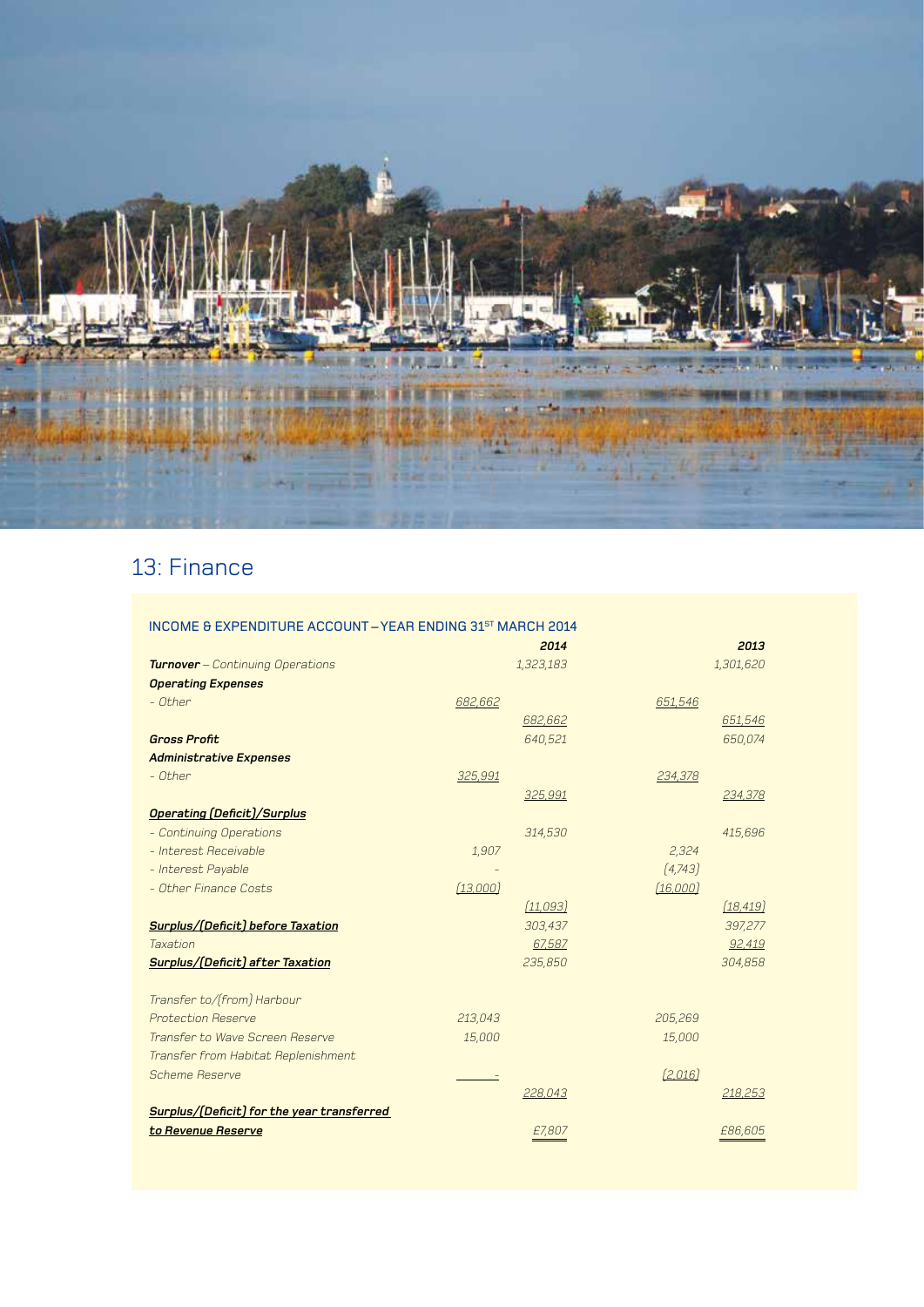| STATEMENT OF TOTAL RECOGNISED GAINS AND LOSSES - YEAR ENDING 31ST MARCH 2014 |  |  |
|------------------------------------------------------------------------------|--|--|
|------------------------------------------------------------------------------|--|--|

|                                               | 2014        | 2013       |
|-----------------------------------------------|-------------|------------|
| Surplus for year                              | 235,850     | 304,858    |
| Actuarial Gain/(Loss) in Pension Scheme       | 106,000     | (64,000)   |
| Related Deferred Tax                          | [21, 200]   | 12,800     |
| Total Gains and Losses recognised since       | 320,650     | 253,658    |
| Last Annual Report                            |             |            |
|                                               |             |            |
| <b>BALANCE SHEET AS AT 31ST MARCH 2014</b>    | 2014        | 2013       |
| <b>Fixed Assets</b>                           |             |            |
| Tangible Assets                               | 2,283,526   | 2,208,324  |
| <b>Current Assets</b>                         |             |            |
| <b>Stocks</b>                                 | 1,860       | 8,444      |
| Debtors                                       | 126,570     | 202,973    |
| <b>Short Term Deposits</b>                    |             | 300,000    |
| Cash at Bank and in Hand                      | 2,862,757   | 430,228    |
|                                               | 2,991,187   | 941,645    |
| <b>Current Liabilities</b>                    |             |            |
| Creditors - Amounts falling                   |             |            |
| due within 1 year                             | [996, 381]  | [927,066]  |
| Net Current (Liabilities)/Assets              | 1,994,806   | 14,579     |
| <b>Assets less Current Liabilities</b>        | 4,278,332   | 2,222,903  |
| Creditors-Amounts falling due                 |             |            |
| after more than one year                      | (1,806,300) |            |
|                                               | 2,472,032   | 2,222,903  |
| <b>Provisions for Liabilities and Charges</b> |             |            |
| Deferred Taxation                             | (111, 631)  | (92, 828)  |
| Maintenance Dredging Provision                | (101, 489)  | (126, 213) |
|                                               | [213, 120]  | [219, 041] |
|                                               | 2,258,912   | 2,003,862  |
| <b>Provision for Pensions</b>                 | (456,000)   | [521,600]  |
| <u>Net Assets</u>                             | £1,802,912  | £1,482,262 |
| <b>Capital and Reserves</b>                   |             |            |
| Capital Reserve                               | 12,500      | 12,500     |
| Revenue Reserve                               | 873,854     | 781,247    |
| <b>Harbour Protection Reserve</b>             | 856,558     | 643,515    |
| <b>Wave Screen Reserve</b>                    | 60,000      | 45,000     |
|                                               | £1,802,912  | £1,482,262 |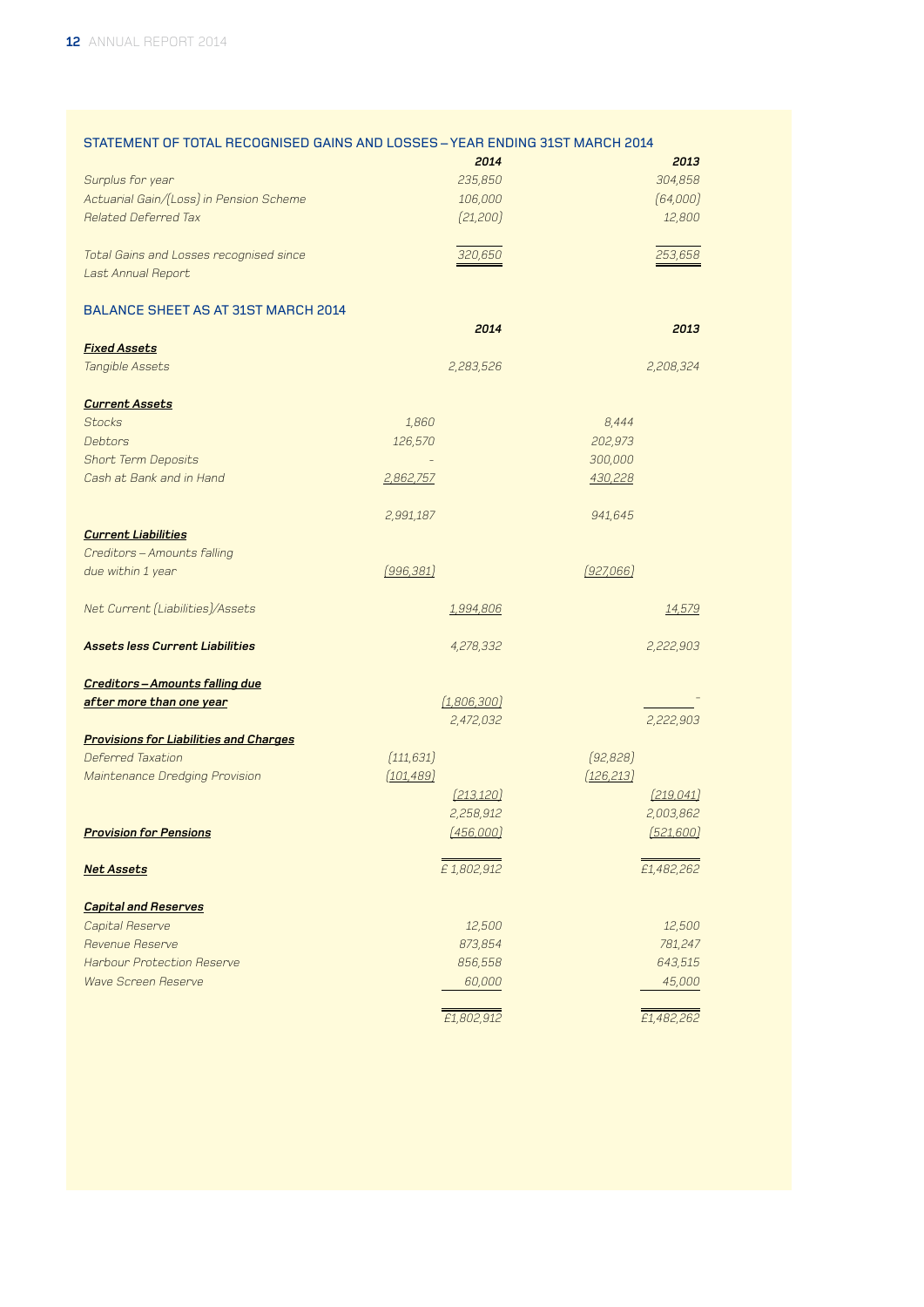### CASH FLOW STATEMENT – YEAR ENDING 31ST MARCH 2014

|                                                        |               | 2014       |            | 2013           |
|--------------------------------------------------------|---------------|------------|------------|----------------|
| <b>Cash generated from operations:</b>                 |               |            |            |                |
| <b>Operating profit</b>                                | 314,530       |            | 415,696    |                |
| Reconciliation to cash generated from operations       |               |            |            |                |
| Depreciation and (profit)/loss on sale of fixed assets | 73,714        |            | 74,455     |                |
| Provision for maintenance dredging                     | 110,000       |            | 95,000     |                |
| Increase in Harbour Protection Reserve                 | [213, 043]    |            | (205, 269) |                |
| Increase in Habitat Replenishment Scheme               |               |            | 2,140      |                |
| Pension contributions plus negative past service cost  |               |            |            |                |
| in excess of current service cost                      | <u>11,000</u> |            | (3,000)    |                |
|                                                        |               | 296,201    |            | 379,022        |
| Changes in working capital:                            |               |            |            |                |
| Increase in stock                                      | 6,584         |            | (1,860)    |                |
| (Increase)/Decrease in trade debtors                   | 68,366        |            | (55, 280)  |                |
| Increase in other debtors                              | 8,037         |            | 12,292     |                |
| Increase/(Decrease) in trade creditors                 | (69, 112)     |            | 140,795    |                |
| Increase in other creditors                            | [44,502]      |            | 54,097     |                |
|                                                        |               | [30, 627]  |            | 150,044        |
| Net cash generated from operations                     |               | 265,574    |            | 529,066        |
|                                                        |               |            |            |                |
| Cash generated from other sources                      |               |            |            |                |
| Long Term Borrowings - Harbour Protection Project      | 2,007,000     |            |            |                |
| Corporation tax repayment                              | 10,758        |            |            |                |
| Harbour Protection fees received                       | 213,043       |            | 211,715    |                |
| Habitat Replenishment Scheme Grant Funding             |               |            | 35,435     |                |
| Bank interest received                                 | 1,907         |            | 2,324      |                |
| Sale of tangible fixed assets                          | 1,602         |            |            |                |
|                                                        |               | 2,234,310  |            | 249,474        |
| <b>Applications of cash</b>                            |               |            |            |                |
| Loan interest paid                                     |               |            | (4, 743)   |                |
| Corporation tax paid                                   | [82, 113]     |            | (87, 671)  |                |
| Purchase of tangible fixed assets                      | (150, 518)    |            | (165, 596) |                |
| Maintenance dredging costs                             | (134, 724)    |            | (68, 114)  |                |
| Repayment of amounts borrowed - Harbour Protection     |               |            | (391,030)  |                |
| Habitat Replenishment Scheme expenses paid             |               |            | (37, 575)  |                |
| Harbour Protection Project                             |               |            | [6, 446]   |                |
|                                                        |               | [367,355]  |            | [761, 175]     |
| Net (decrease)/increase in cash                        |               | 2,132,529  |            | 17,365         |
| Cash at bank and in hand at beginning of year          |               | 730,228    |            | 712,863        |
| Cash at bank and in hand at end of year                |               | £2,862,757 |            | £730,228       |
| <b>Consisting of:</b>                                  |               |            |            |                |
| Cash at bank and in hand                               |               | 2,862,757  |            | 430,228        |
| Short term deposits                                    |               |            |            | <u>300,000</u> |
|                                                        |               | £2,862,757 |            | £730,228       |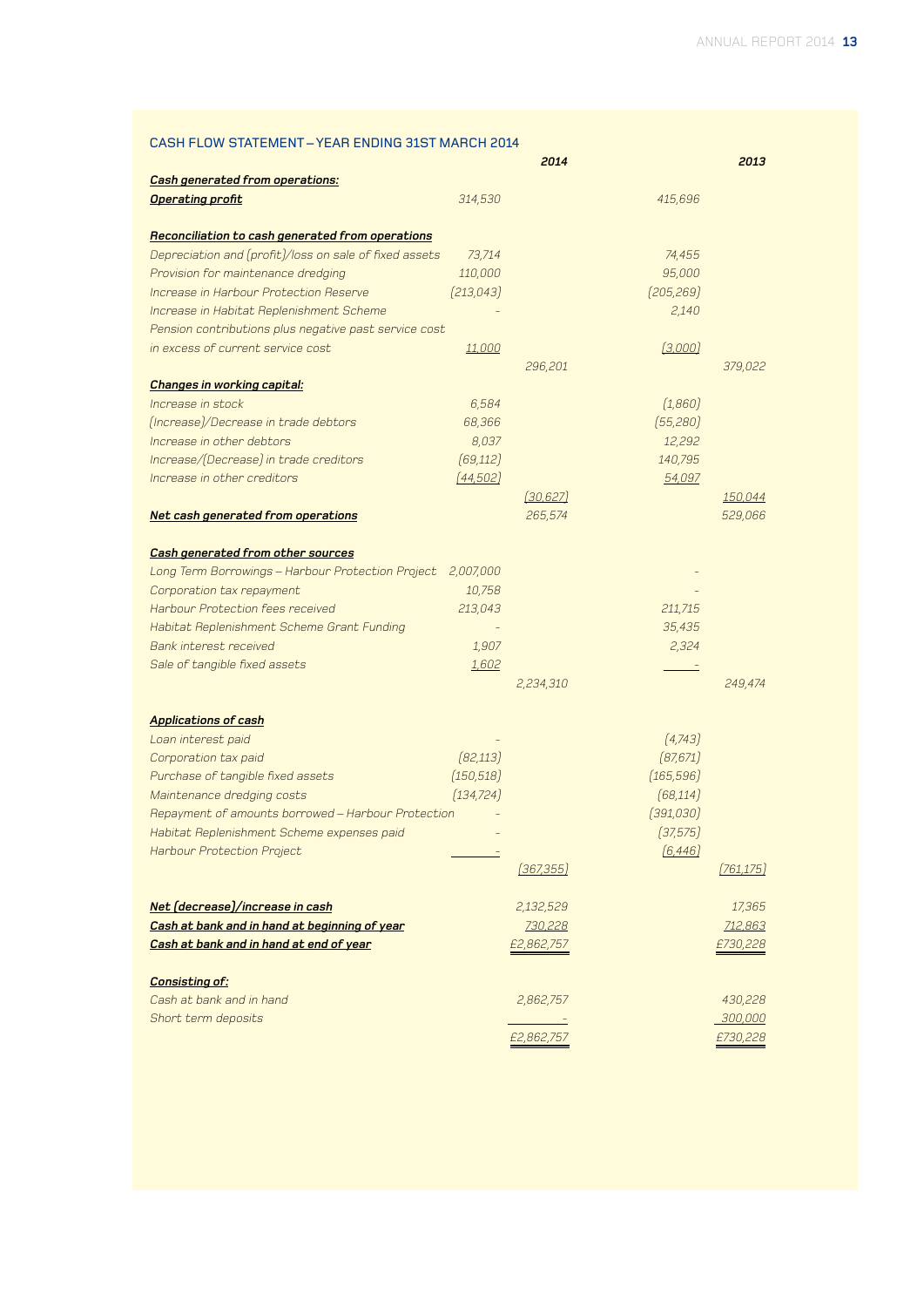### FINANCIAL STATEMENT – YEAR ENDING 31ST MARCH 2014

### Financial Position

The financial position of Lymington Harbour Commissioners (LHC) continues to be strong. Turnover net of grants at £1,318,183 was up 4.1% on the previous year with berthing fees and dues charges being increased by an average of 3%. In order to improve transparency, turnover is broken down between statutory harbour authority income (dues) and income generated from commercial operations (see table below).

Operating profit (or surplus) at £314,530 fell by 24.3% or £101,166 on 2012/13. This was due to 'exceptional' legal and professional costs associated with implementing key strategic projects. These included an application for a Harbour Revision Order to update LHC's statutory powers; the negotiation of a new 28 year regulating lease from the Crown Estate; and the negotiation of a £2,007,000 loan finance facility from New Forest District Council to facilitate the second phase of breakwater construction to protect the harbour. Overall legal and professional costs associated with the above projects amounted to £210,558 of which £126,893 was expensed to operating costs and impacted on the operating surplus. The balance of £83,665 was capitalised as part of the Harbour Protection project.

A construction contract was awarded to Trant to build the second breakwater and also to top up Phase 1 to reinstate the 'as built' height following predicted settlement of that structure. The top up of Phase 1 was brought forward to take advantage of cost saving opportunities by co-ordinating the works with Phase 2. The overall final cost of the works which were completed in October 2014 is expected to be £2.32m including the cost of obtaining permissions, loan finance, and professional fees.

At the end of the financial year the balance sheet and cash flow statement continue to show a sound financial position with a satisfactory level of cash and reserves. (NB: The NFDC Loan was received on the 18th March 2014 which accounts for the high cash at bank/in hand figure at year end).

#### Income

The resident moorings, some 650, continued to be fully allocated through the year and LHC continue to maintain a healthy waiting list numbering 526 at the end of the year.

After a poor start to the year for visiting boats, the weather started to improve and May and June were reasonable. In July and August prolonged periods of predictable good weather resulted in strong visitor numbers. However activity did slow down rapidly from mid-September and the wet and windy conditions from November meant a very quiet end to the year. Nevertheless the strong summer helped produce good results for the year with visitor income increasing by 5% to £95,767. The good weather was one of the factors which had a favourable influence on sublet income which rose by 5% to £84,462.

In line with the programme for phased increases to reflect the increased size of their vessels Wightlink harbour dues were increased by £8,500 excluding harbour protection for 2013/14. In order to meet the funding requirements of the Harbour Protection Scheme going forward, the Harbour Protection Levy for annual mooring holders was increased by 3%. The total of dues collected by the Harbour Protection Levy this year is £213,044 compared to income of £211,715 in 2012/13.

The table below provides a breakdown of turnover between statutory harbour authority income (dues) and income generated from commercial operations (mooring licences, slipway permits & lease rents).

| Turnover                                                             | 2014      | 2013      |
|----------------------------------------------------------------------|-----------|-----------|
| Harbour Dues - Commercial Commuted                                   | 366,562   | 357,166   |
| Harbour Dues - LHC Moorings, Visitors, Sublets, Dry Sailing & Misc   | 121,764   | 117,040   |
| Harbour Dues - Harbour Protection Levy                               | 213,044   | 211,715   |
| Grants                                                               | 5.000     | 35,435    |
| Total Income as Statutory Harbour Authority                          | 706,370   | 721,356   |
| Commercial Income (Mooring licences, slipway permits & lease income) | 616,813   | 580.264   |
| <b>Total Turnover</b>                                                | 1,323,183 | 1,301,620 |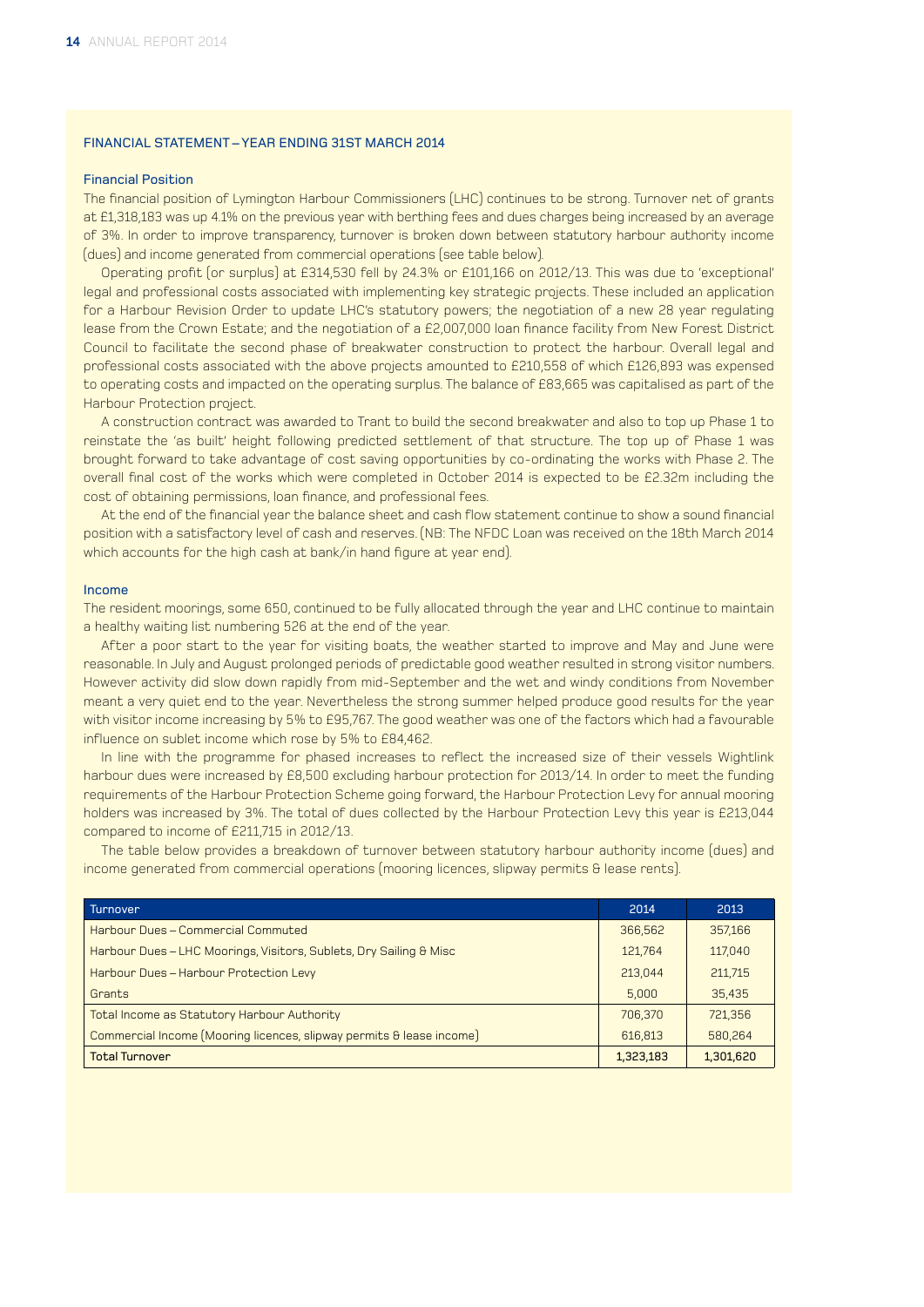### Expenses

Operating expenses (excluding the costs of the Habitat Replenishment Scheme which were offset through grant funding in 2012/13), increased by £68,691 (11.2%) in 2013/14. As noted in the introduction this was primarily due to exceptional legal and professional costs associated with the negotiation of a loan finance facility from New Forest District Council to facilitate the second phase of harbour protection (£51,577). The maintenance dredging provision was increased by £15,000 to £110,000 due to the requirement to dredge parts of the lower river navigation channel over the next few years. Operating staff costs, excluding pension scheme service costs, increased by 2.3% in 2013/14 due to an inflation pay award of 1% and two contractual increases based on length of service.

Administrative expenses increased by £91,613 (39.1%) this year. This was primarily due to exceptional legal and professional costs of £87,053 associated with obtaining a Harbour Revision Order to update LHC's statutory powers (£15,794) and the negotiation of a new 28 year regulating lease for the harbour from the Crown Estate (£59,522) including £31,315 of stamp duty payable on the new lease. The terms of the new lease recognise the Crown Estates' contribution towards the cost of protecting the Harbour. Between 2014/15 and 2016/7 savings of approximately £90,600 are predicted and the new formula for calculating rent is predicted to continue to yield savings going forward.

#### Pension scheme

The accounting treatment of the provision for the pension scheme deficit complies with the Financial Reporting Standard Number 17 (FRS17). The provision for the deficit on the pension scheme has been reduced by £65,600 this year compared to an increase of £61,600 last year.

#### Loan

On the 18th March 2014, LHC completed the drawdown of a £2,007,000 loan facility from New Forest District Council to fund the cost of facilitating the second phase of breakwater construction to protect the harbour. The loan will be repaid over 10 years at a fixed interest rate of 2.83%.

### Business risk

Following a public enquiry in 2011, which found in their favour, Wightlink were granted the necessary planning consents and licences to undertake the terminal modification and habitat replenishment works.

In 2012 the Lymington River Association (LRA) unsuccessfully appealed to the Secretary of State to overturn the inspector's decision to grant planning permission. A subsequent application for permission to apply for Judicial Review of the Secretary of States' appeal decision was refused by the High Court in a decision dated the 13th May 2013. Following this decision the LRA applied to the High Court for an Oral Hearing, which was heard on 1st August 2013, at which permission was again refused. Subsequently, an application was made to the Court of Appeal for 'Permission to Appeal' against the refusal. This was rejected on the papers on 17th December 2013 and an application was then lodged for an Oral Hearing. This was heard on the 17th July 2014. The Lord Justice Sullivan dismissed the application and refused to grant leave to appeal. LHC now consider that the risks of a reduction in Harbour dues income due to a cessation in ferry services as a result of a further legal challenge is low although if the legal action were to continue, an element of risk would remain.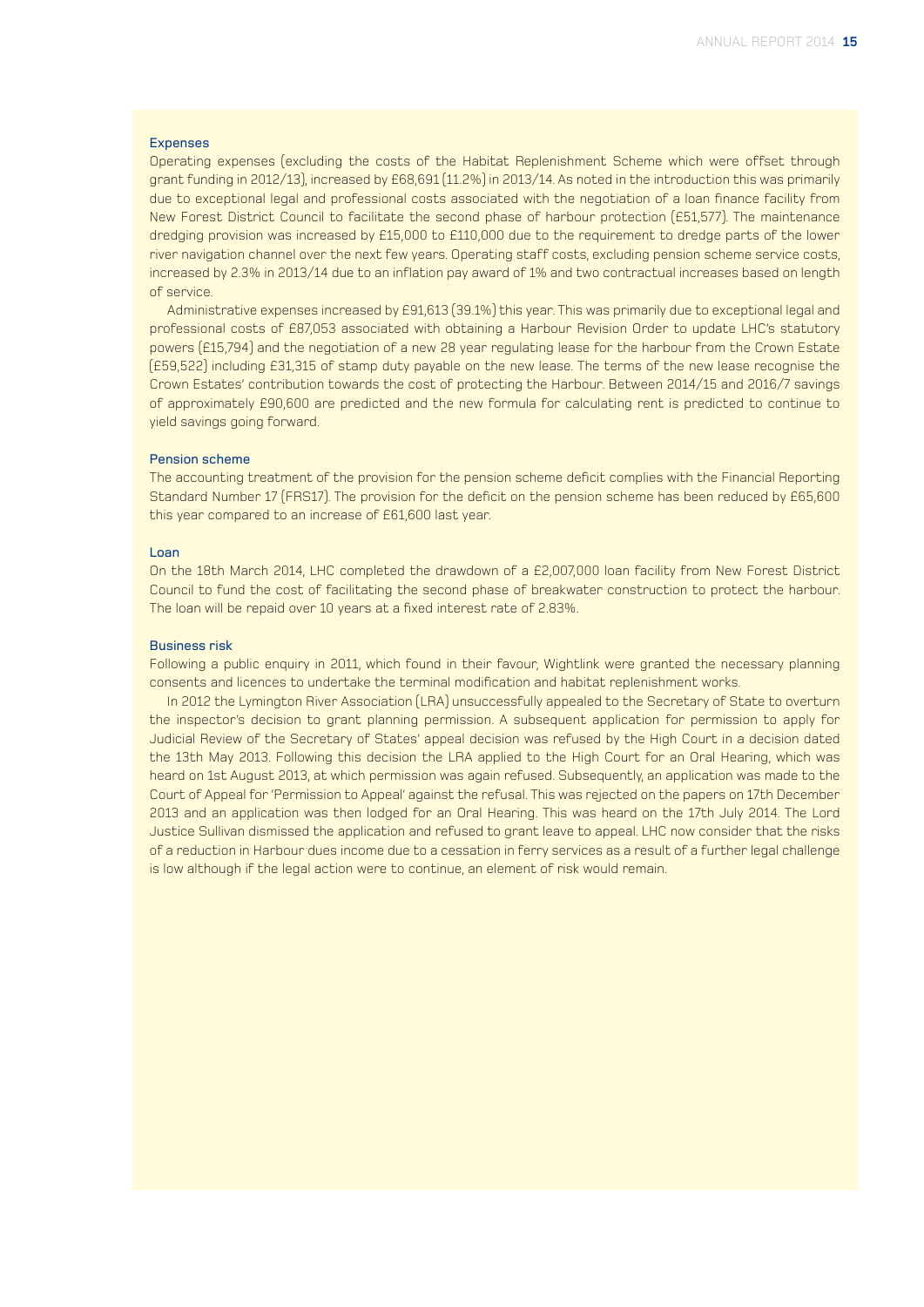# 14: Harbour Commissioners, Officers & Harbour Advisory Group

### **COMMISSIONERS**

The persons holding office as Commissioners during 2014 are as follows:

| <b>Name</b>           |                             | <b>Special Interest</b>               |
|-----------------------|-----------------------------|---------------------------------------|
| Geoff Holmes          | 5/6                         | Chairman                              |
| Clifford Jakes        | 6/6                         | Vice Chairman & Finance Portfolio     |
| Rupert Wagstaff       | 2/2 (retired 31st March)    |                                       |
| Peter Mills           | 5/6                         | Moorings Portfolio                    |
| <b>Richard Jenner</b> | 6/6                         | Personnel Portfolio                   |
| <b>Brian May</b>      | 6/6                         |                                       |
| Graham Clarke         | 0/4 (retired 4th September) |                                       |
| Jonathan Shiner       | 6/6                         | <b>Business Development Portfolio</b> |
| Geoff Stokes          | 5/6                         | Safety Portfolio                      |
| Paul Martin           | 3/3 (appointed 1st June)    |                                       |
| <b>Ryan Willegers</b> | 6/6                         | Chief Executive/Harbour Master        |
|                       |                             |                                       |

The Board of Commissioners met 6 times during the year. The number of board meetings attended by each Commissioner is shown against their name together with the number of meetings they were eligible to attend. The first figure represents attendance and the second figure the possible number of meetings. For example 5/6 signifies attendance at five of six possible meetings. In addition four of the six meetings were attended by the Chairman or Vice Chairman of the Lymington Harbour Advisory Group.

Commissioners also attended a number of meetings of the supporting committees. At their invitation the Chairman and Harbour/Master Chief Executive attended meetings of the Lymington Harbour Advisory Group.

Commissioners are required to declare any interests that are relevant to the management of the harbour. A register of these is available for inspection at the Harbour Office and on LHC's website.

#### **OFFICERS**

The permanent Officers holding office during 2014 were as follows:

| <b>Ryan Willegers</b> | Harbour Master / Chief Executive  |
|-----------------------|-----------------------------------|
| Colin Freeman         | Harbour Operations Manager        |
| <b>Frances Moores</b> | Treasurer - part time             |
| Phillip Pitman        | Senior Harbour Officer            |
| Tom Bell              | Harbour Officer                   |
| Aaron Woodford        | Harbour Officer (to June)         |
| <b>Tim Penfold</b>    | Harbour Officer (from June)       |
| Sarah Maynard         | Office Administration - part time |
| Andy Hack             | Office Administration - part time |
| Eileen Littlewood     | Office Administration - part time |

#### HARBOUR ADVISORY GROUP

The persons holding office as Harbour Advisory Group Members on the 31st December 2014 are as follows:

| Recreational Users (1)            | Peter Upcher (member of RLymYC and LTSC)                              |
|-----------------------------------|-----------------------------------------------------------------------|
| Recreational Users (2)            | Peter Lock (Lymington Amateur Rowing Club)                            |
| <b>Commercial Boat Owners</b>     | Rob Thompson (West Wight Charter Skippers Association)                |
| <b>Ferry Operators</b>            | Sean Millward (Wightlink Limited)                                     |
| <b>Marinas</b>                    | Dylan Kalis (Lymington Yacht Haven Ltd)                               |
| Local People                      | Cllr Michael White                                                    |
| <b>Local Business</b>             | Andrew Wilkes - Chairman (Lymington and District Chamber of Commerce) |
| Environmental Interests           | Bob Chapman (Hampshire and Isle of Wight Wildlife Trust)              |
|                                   | John Clarke (Lymington, Keyhaven & District Wildfowlers Assoc.)       |
|                                   | Rob Ainslie (New Forest National Park Authority)                      |
| <b>Coast Protection Interests</b> | Andrew Colenutt (NFDC Coast Protection)                               |

Details of the constitution and the minutes of the Harbour Advisory Group meetings can be found on LHC's website.